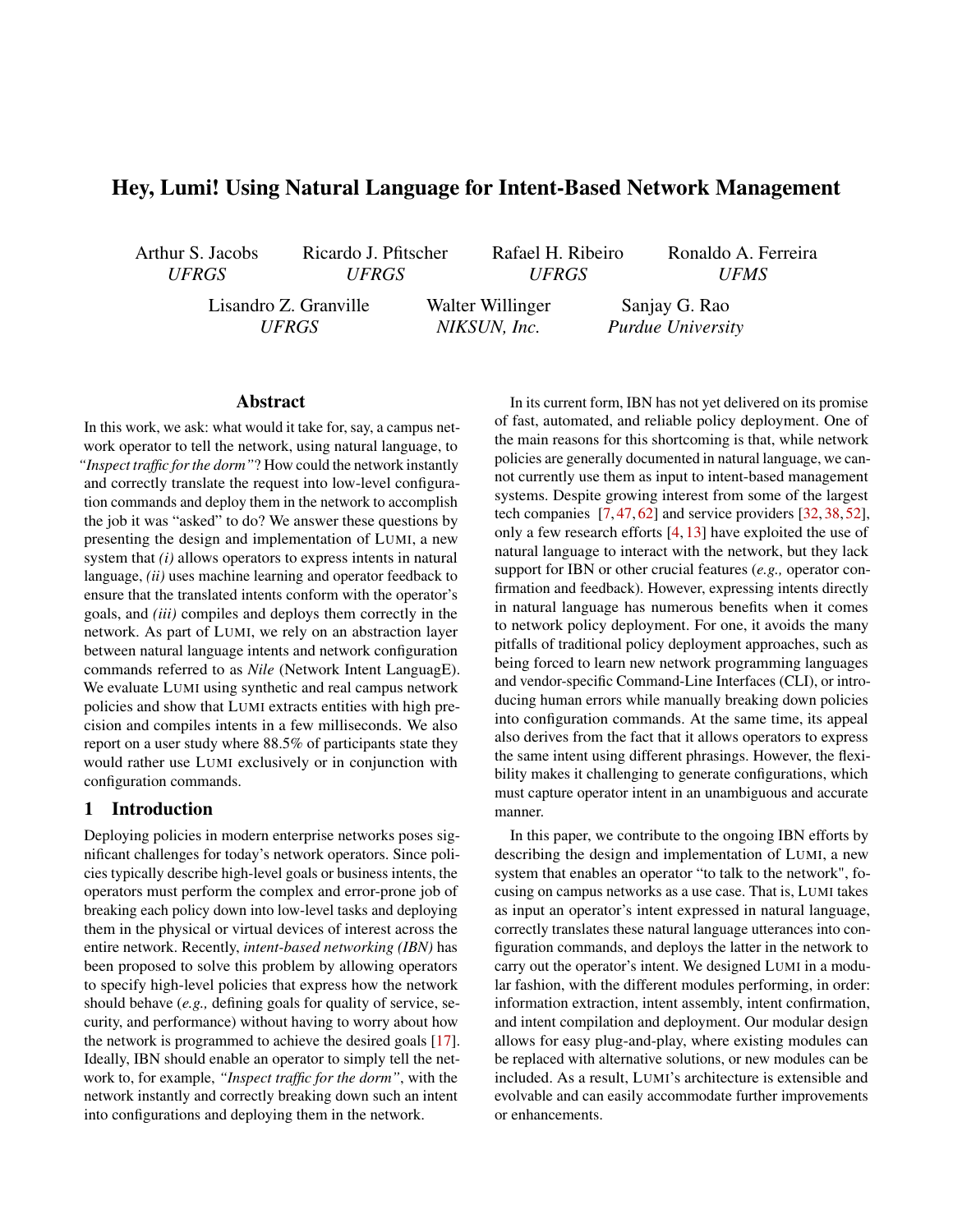In addressing the various challenges above, we make the following contributions:

Information extraction and confirmation. We build on existing machine learning algorithms for *Named Entity Recognition (NER)* [\[30\]](#page-13-2) to extract and label entities from the operator's natural language utterances. In particular, we implement NER using a chatbot-like interface with multi-platform support  $(\S_3)$  and augment the existing algorithm so that LUMI can learn from operator-provided feedback  $(\S_5)$ .

Intent assembly and compilation. We introduce the *Network Intent Language* (Nile), use it as an abstraction layer between natural language intents and network configuration commands for LUMI, and illustrate its ability to account for features critical to network management such as rate-limiting or usage quotas ([§4\)](#page-4-0). We also show how LUMI enables compilations of *Nile* intents to existing network programming languages ([§6\)](#page-6-0), such as *Merlin* [\[57\]](#page-14-3) .

Evaluation. We evaluate  $(\S 8)$  LUMI's accuracy in information extraction, investigate LUMI's ability to learn from operator-provided feedback and measure both the compilation and deployment times in a standard campus topology [\[5\]](#page-12-4). Using our own datasets consisting of synthesized intents as well as real-world intents derived from network policies published by 50 different campus networks in the US, we show that LUMI can extract entities with high precision, learn from the feedback provided by the operator, and compile and deploy intents in less than a second.

User study. In addition to an in-depth evaluation of LUMI, we also report our main findings of a small-scale user study, with 26 subjects  $(\S9)$ . The study was performed to get feedback from subjects on the perceived value of using natural language for network management with LUMI and soliciting user feedback during the intent confirmation stage.

Prototype. We implemented our prototype of LUMI using a combination of tools and libraries (*e.g.,* Google Dialogflow [\[28\]](#page-13-3), *Scikit-learn* library [\[49\]](#page-14-4)). The full implementation as well as all datasets used in our evaluation are available on the project's website [\[39\]](#page-13-4).

Together, the results of our evaluation and user study show that LUMI is a promising step towards realizing the vision of IBN of achieving fast, automated, and reliable policy deployment. By allowing operators to express intents in natural language, LUMI makes it possible for operators to simply talk to their network and tell it what to do, thus simplifying the jobs of network operators (*i.e.,* deploying policies) and also saving them time. While promising, developing LUMI into a full-fledged production-ready system poses new and interesting challenges on the interface of networking and NLP, which we detail in [§10.](#page-10-0)

#### 2 Lumi in a Nutshell

Figure [1](#page-1-1) illustrates the high-level goal of LUMI with the intent example *"Hey, Lumi! Inspect traffic for the dorm"* and shows the breakdown of the workflow by which LUMI accomplishes

<span id="page-1-1"></span>

Figure 1: The four modules of LUMI.

the stated objective. Below, we provide a brief overview of the four key components that define this workflow (*i.e.,* the LUMI pipeline) and refer to the subsequent sections for a more in-depth description and design choices of each of these modules.

First, for the Information Extraction module (described in Section [3\)](#page-1-0), we rely on machine learning to extract and label entities from the operator utterances and implement them using a chatbot-like conversational interface. The extracted entities form the input of the Intent Assembly module (described in Section [4\)](#page-4-0), where they are used to compose a *Nile* network intent. *Nile* closely resembles natural language, acts as an abstraction layer, and reduces the need for operators to learn new policy languages for different types of networks. Then, as part of the Intent Confirmation module (described in Section [5\)](#page-5-0), the output of the Intent Assembly module (*i.e.,* a syntacticallycorrect *Nile* intent) is presented to the network operator, and their feedback is solicited. If the feedback is negative, the system and the operator iterate until confirmation, with the system continuously learning from the operator's feedback to improve the accuracy of information labeling over time. Finally, once the system receives confirmation from the operator, the confirmed *Nile* intent is forwarded to the Intent Deployment module. Described in Section [6,](#page-6-0) this module's main task is to compile *Nile* intents into network configuration commands expressed in *Merlin* and deploy them in the network. In Section [6,](#page-6-0) we also explain why we picked *Merlin* as a target language over other alternatives.

#### <span id="page-1-0"></span>3 Information Extraction

The main building blocks for LUMI's Information Extraction module are a chatbot interface as the entry point into our system and the use of Named Entity Recognition (NER) [\[30\]](#page-13-2) to extract and label entities from the operators' natural language intents. Given the popularity of personal assistants, such as Google Assistant, Amazon's Alexa or Apple's Siri, our goal in providing a natural language interface for LUMI goes beyond facilitating the lives of traditional network operators and seeks to also empower users with little-to-no knowledge of how to control their networks (*e.g.,* home users).

Even in the case of the traditional user base of network operators, providing a natural language interface to interact with the system benefits teams composed of operators with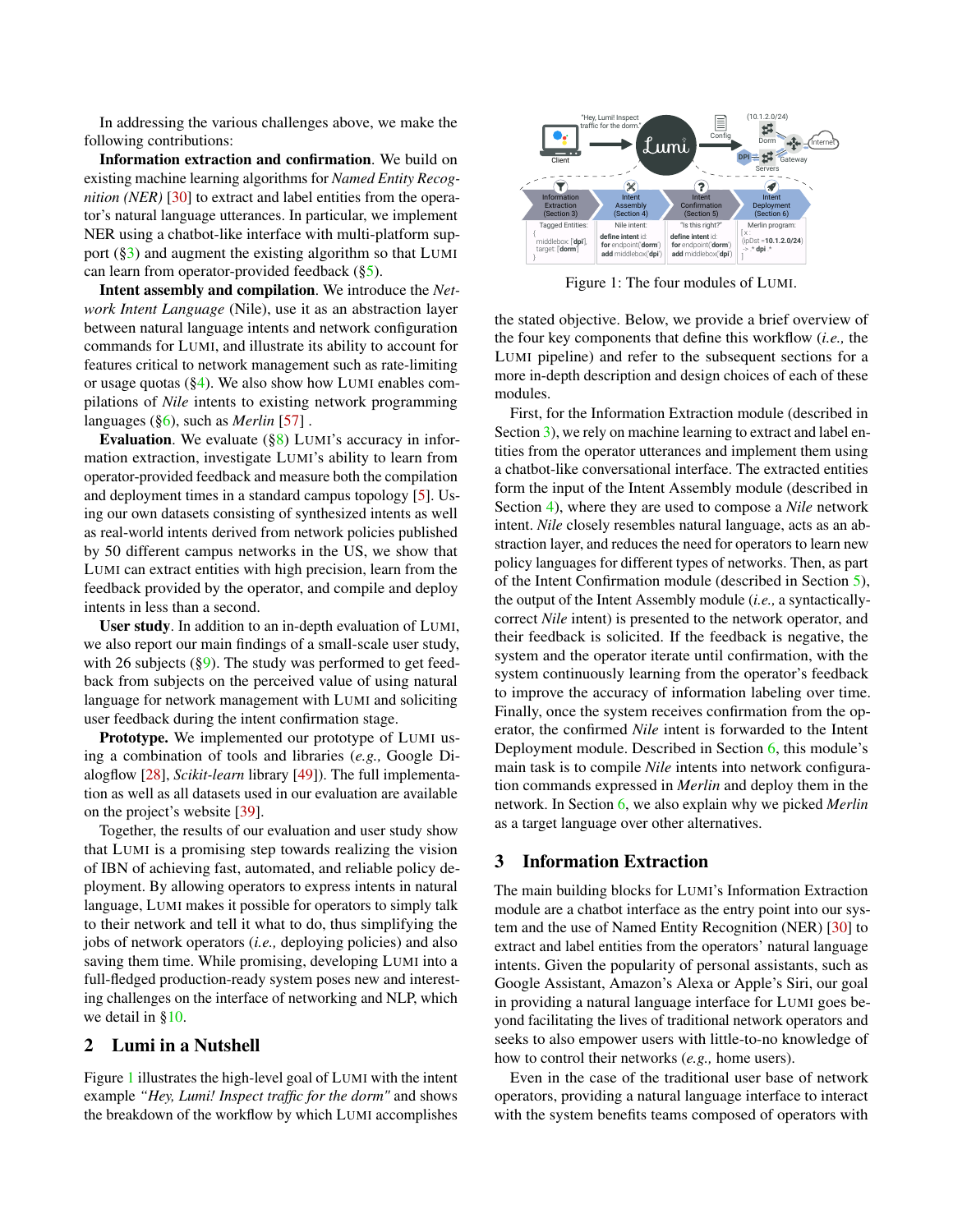different levels of expertise or experience. This type of interface is particularly relevant in campus or enterprise networks with small groups and in developing countries where network teams are often understaffed and lack technical expertise. In short, while deploying a policy as simple as redirecting specific traffic for inspection can be a daunting task for an inexperienced operator, nothing is intimidating about expressing that same policy in natural language and letting the system worry about its deployment, possibly across multiple devices in the network.

Solving the NER problem typically involves applying machine learning (for extracting named entities in unstructured text) in conjunction with using a probabilistic graphical model (for labeling the identified entities with their types). Even though, in theory, NER is largely believed to be a solved problem [\[43\]](#page-13-5), in practice, to ensure that NER achieves its purpose with acceptable accuracy, some challenges remain, including careful "entity engineering" (*i.e.,* selecting entities appropriate for the problem at hand) and a general lack of tagged or labeled training data.

Below, we first discuss the entity engineering problem and propose a practical solution in the form of a hierarchicallystructured set of entities. Next, we describe in more detail the different steps that the NER process performs to extract named entities from a natural language intent such as *"Inspect traffic for the dorm"* and label them with their types. Finally, to deal with the problem caused by a lack of labeled training data, we describe our approach that improves upon commonlyused NER implementations by incorporating user feedback to enable LUMI to learn over time.

<span id="page-2-0"></span>Table 1: Hierarchical set of entities defined in Lumi.

| Type      | <b>Entity Class</b>                                                                                                                                 |
|-----------|-----------------------------------------------------------------------------------------------------------------------------------------------------|
| Common    | @middlebox, @location, @group, @traffic,<br>@protocol, @service, @qos_constraint,<br>@qos_metric, @qos_unit, @qos_value,<br>@date, @datetime, @hour |
| Composite | @origin, @destination, @target<br>@start, @end                                                                                                      |
| Immutable | @operation, @entity                                                                                                                                 |

# <span id="page-2-2"></span>3.1 Entity Selection

To ensure that NER performs well in practice, a critical aspect of specifying the underlying model is entity engineering; that is, defining which and how many entities to label in domain application-specific but otherwise unstructured text. On the one hand, since our goal with LUMI is to allow operators to change network configurations and manipulate the network's traffic, the set of selected entities will affect which operations are supported by LUMI. As discussed in more detail in Section [4,](#page-4-0) LUMI-supported actions are dictated almost entirely by what intent constructions *Nile* supports. At the same time,

we would like to consider a generic enough set of entities to enable users to express their intents freely, independent of *Nile*. Moreover, the selected set of entities should also allow for easy expansion (*e.g.,* through user feedback; see Section 3.4 below) while ensuring that newly added entities neither introduce ambiguities nor result in unforeseen entries that might break the training model.

On the other hand, the selected set of entities directly influences the trained model's accuracy, especially if the entities have been chosen poorly. Therefore, it is crucial to pick a set of entities that is at the same time rich enough to solve the task at hand and concise enough to avoid ambiguities that might hamper the learning process. For instance, one common source of uncertainty in network intents is highlighted with the two examples *"Block traffic from YouTube"* and *"Block traffic from the dorms"*. Here, the word 'from' appears in both intents but is used for two different purposes. While in the first example, it specifies a service, in the second example, it defines a location. If we choose to tag both entities (*i.e.,* "YouTube" and "dorms") with the same entity type (*e.g.,* "location") to avoid ambiguities, we lose information on what is being tagged (*i.e.,* service vs. location). However, if we simply use different entities for both cases (*e.g.,* "service" and "location"), we generate an ambiguity (*e.g.,* very similar phrasings produce entirely different results) that causes the accuracy of the NER model to decrease as similar example intents are encountered (*e.g., "Block traffic from Twitter"*).

With these design requirements in mind, we defined the set of LUMI entities hierarchically and organized them into three different categories: common, composite, and immutable entities (see Table [1\)](#page-2-0). Here, common entities form the bottom of the hierarchy, comprise raw textual values, and largely determine what LUMI can understand. For instance, the textual values in the common entity class *@middlebox* are network functions such as firewalls, packet inspection, and traffic shaping. The hierarchy's intermediate level consists of composite entities. The entities in this class do not have any inherent nouns, verbs, or even synonyms associated with them; they only establish a relationship between common entities through the aggregation of prepositions. For instance, the composite entity class *@origin* consists of composite values such as "from *@location*" and "from *@service*". Composite entities help avoid the ambiguity problem mentioned earlier. Finally, immutable entities make up the top of the hierarchy and form the core of LUMI. In particular, while the entity class *@operation* expresses the operations that *Nile* supports, the entity class *@entity* consists of a list of LUMI-supported common entities.

#### <span id="page-2-1"></span>3.2 Entity Encoding: Bi-LSTMs

Figure [2](#page-3-0) shows the overall NER architecture that we use in LUMI and illustrates the critical intuition behind NER; that is, finding named entities in unstructured text (*e.g.,* "Inspect traffic for the dorm" in Step 1 in Figure [2\)](#page-3-0) and labeling them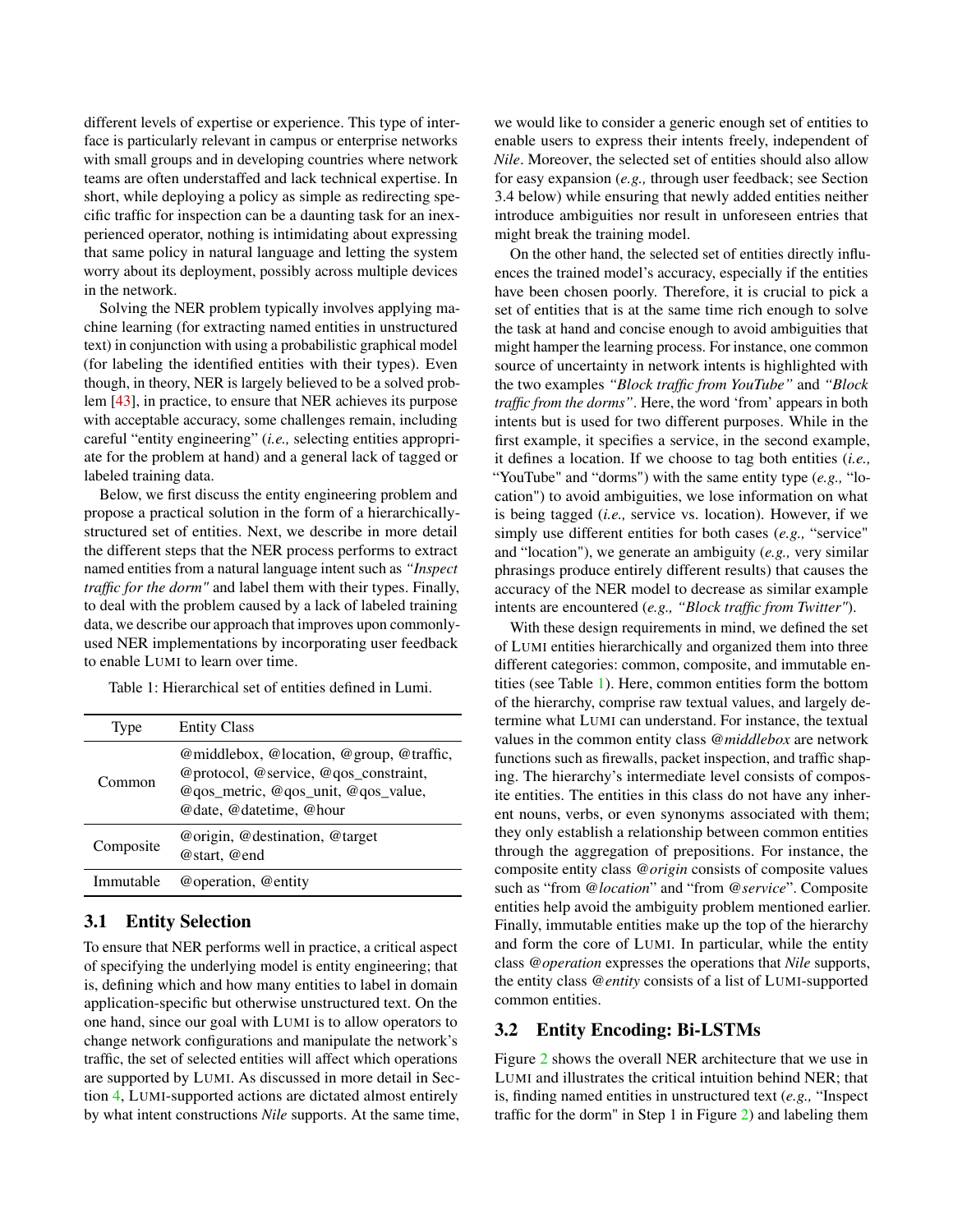<span id="page-3-0"></span>

Figure 2: The NER architecture with Bi-LSTM (see Section [3.2\)](#page-2-1) and CRF (see Section [3.3\)](#page-3-1). The entity tags are abbreviated as MB for middlebox and TGT for target.

with their types (*e.g.,* Step 6 in Figure [2\)](#page-3-0). With respect to the machine learning part of the NER problem, standard approaches leverage Recurrent Neural Networks (RNN) [\[34\]](#page-13-6); *i.e.,* a family of neural networks that processes arrays of data sequentially, where the output of one element is carried over as input to the next element in the sequence. However, RNNs typically require numerical inputs and not words. Therefore, when applied in the context of our text processing problem, each word of an intent that the operator expresses in natural language has to be first encoded into a numerical vector before an RNN can process it. Rather than using one-hot encoding [\[30\]](#page-13-2), a simple encoding scheme that represents each encoded word as a vector of 0's and 1's, we rely in Step 2 (see Figure [2\)](#page-3-0) on a more powerful approach that uses one-hot encoded vectors of words as input to a word embedding algorithm known as *word*2*vec* [\[44\]](#page-14-5). The *word*2*vec* algorithm uses a pre-trained mini-neural network that learns the vocabulary of a given language (English, in our case) and outputs a vector of decimal numbers for each word. As a neural network, *word*2*vec* can provide similar vector representations for synonyms, so that words with similar meanings (*e.g.,* 'dormitories' and 'housing') have similar embedded vectors, which in turn allows an RNN to process them similarly.

Before processing the output of *word*2*vec*, we need to specify the type of RNN model in our architecture. The Long Short-Term Memory (LSTM) model has been a popular choice for text processing [\[25\]](#page-13-7) as it can capture and carry over dependencies between words in a phrase or intent (*e.g.,* to identify multi-word expressions). It also creates a context-full representation of each processed word as an encoded array of numerical values. However, to further enhance each word's context, in our LUMI design of the information extraction stage, we rely in Step 3 on an enhanced version of LSTM, the so-called Bi-LSTM model [\[16,](#page-12-5) [36\]](#page-13-8). The Bi-LSTM approach yields the best results for the English language in a majority of evaluated cases [\[63\]](#page-14-6). In a Bi-LSTM, a phrase is evaluated by two LSTMs simultaneously, from left-to-right and from right-to-left, and the outputs of the two LSTMs are then concatenated to produce a single output layer at a given position, as shown in Step 4.

#### <span id="page-3-1"></span>3.3 Entity Labeling: CRFs

The labeling part of the NER problem consists of using the context-full encoded vectors of words to represent the "observed" variables for a type of probabilistic graphical models known as Conditional Random Fields (CRFs) [\[33\]](#page-13-9), as shown in Step 5. CRFs are a widely-used technique for labeling data, especially sequential data arising in natural language processing. Their aim is to determine the conditional distribution  $P(Y|X)$ , where  $X = \{x_1, x_2, ..., x_n\}$  represents a sequence of observations (*i.e.,* encoded vectors of words in a sentence) and  $Y = \{y_1, y_2, ..., y_m\}$  represents the "hidden" or unknown variable (*i.e.,* NER tags or labels) that needs to be inferred given the observations. CRFs admit efficient algorithms for learning the conditional distributions from some corpus of training data (*i.e.,* model training), computing the probability of a given label sequence *Y* given observations *X* (*i.e.,* decoding), and determining the most likely label sequence *Y* given *X* (*i.e.,* inference).

The technical aspects of the specific CRF model we use in this work are described in detail in LUMI's website [\[39\]](#page-13-4) and show the flexibility afforded by CRF models to account for domain-specific aspects of labeling sequential data (*e.g.,* accounting for the likelihood of one entity label being succeeded by another). However, irrespective of the specific CRF model used, the method outputs as the most likely tag for a given word the one with the highest probability among all tags. Specifically, at the end of Step 5, the result of the NER algorithm is provided in the form of named entities with IOB tagging [\[30\]](#page-13-2). In IOB tagging, each named entity tag is marked with an indicator that specifies if the word is the beginning (B) of an entity type or inside (I) of an entity type. If a word does not match any entity, then the algorithm outputs an (O) indicator (for "outside"). Note that by using IOB tagging, it is possible to distinguish if two side-by-side words represent a single entity or two completely different entities. For instance, without IOB-tagging, it would be impossible to tag an operation like "rate limiting" as one single named entity. Finally, we parse the IOB-tagged words resulting from the NER model, build a dictionary with the identified entities, and output it in Step 6 as the final result of LUMI's Information Extraction module.

### 3.4 NER and Learning

The described NER process is an instance of a supervised learning algorithm. It uses a corpus of training data in the form of input-output examples where input is an intent (*i.e.,* phrase with named entities defined in LUMI and other words or non-entities), and an output is the list of named entities with IOB tagging (*i.e.,* correct entity tags or labels). The primary training step consists of both adapting the weights of the Bi-LSTM model to extract the desired *X* vector and re-calculating the conditional distribution  $P(X|Y)$  to infer the correct NER tags *Y* and may have to be repeated until convergence (*i.e.,* Steps 3-5).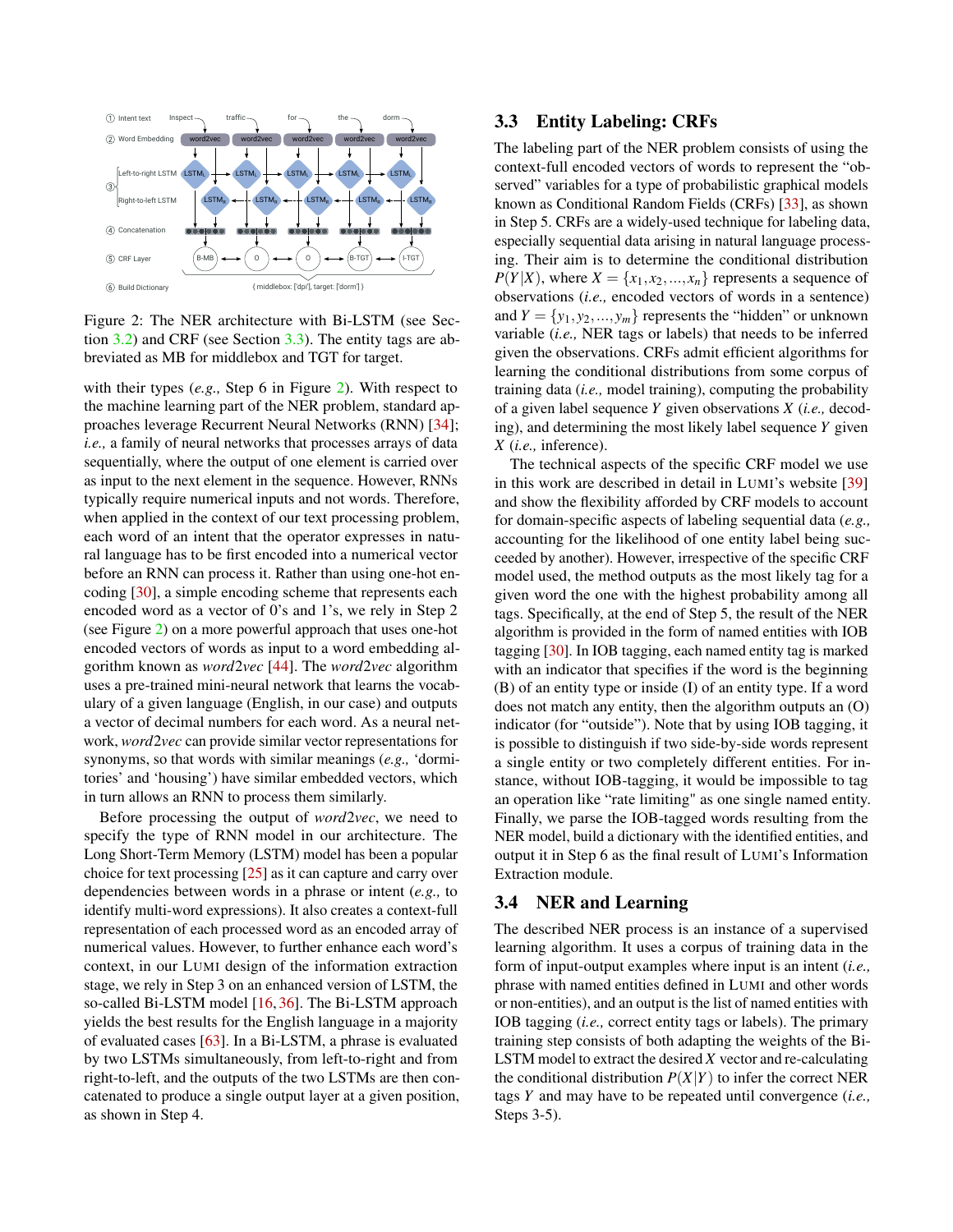Note that retraining can be done each time the existing corpus of training data is augmented with new key-value pairs or with existing entities used in a novel context (*i.e.,* requiring a new tag). A basic mechanism for obtaining such new keyvalue pairs or for benefiting from the use of existing entities in a novel context is to engage users of LUMI and entice their feedback in real-time, especially if this feedback is negative and points to missing or incorrect pieces of information in the existing training data. By enticing and incorporating such user-provided feedback as part of the Intent Confirmation stage (see Section 5 for more details), LUMI's design leverages readily available user expertise as a critical resource for constantly augmenting and updating its existing training data set with new and correctly-labeled training examples that are otherwise difficult to generate or obtain. After each new set of key-value pairs is obtained through user feedback, LUMI immediately augments the training corpus and retrains the NER model from scratch.

In light of the hierarchical structure of our LUMI-specific entities set, with user-provided feedback, we aim to discover and learn any newly-encountered common entities. Moreover, as the data set of common entities is augmented with new training instances, the accuracy of identifying composite entities also improves. With respect to the immutable entities, since the entity class *@operation* dictates what operations LUMI supports and understands, these operations cannot be learned from user-provided feedback. However, given the limited set of LUMI-supported operations, a relatively small training dataset should suffice to cover most natural language utterances that express these operations. As for the entity class *@entity*, being composed of a list of LUMI-supported common entities, it ensures that user-provided feedback can be correctly labeled.

#### <span id="page-4-0"></span>4 Intent Assembly

Using a chatbot interface with NER capabilities as the front end of LUMI solves only part of the network intent refinement and deployment problem. For example, if a network operator asks a chatbot *"Please add a firewall for the backend."*, the extraction result could be the following entities: *{middleboxes: 'firewall'}*, *{target: 'backend'}*. Clearly, these two key-value pairs do not translate immediately to network configuration commands. Assembling the extracted entities into a structured and well-defined intent that can be interpreted and checked for correctness by the operator before being deployed in the network calls for introducing an abstraction layer between natural language intents and network configuration demands.

To achieve its intended purpose as part of LUMI, this abstraction layer has to satisfy three key requirements. First, the operations supported by the abstraction layer's grammar have to specify what entities to extract from natural language intents. Instead of trying to parse and piece together every possible network configuration from user utterances, we require that a predefined set of operations supported by the abstraction layer's grammar guide the information extraction process. As a result, when processing the input text corresponding to a network intent expressed by the operator in natural language, we only have to look for entities that have a matching operation in the abstraction layer's grammar, as those are the only ones that the system can translate into network configurations and subsequently act upon.

A second requirement for this abstraction layer is to allow for easy confirmation of the extracted intents by the operators by having a high level of legibility. We note that requiring confirmation does not burden the operators in the same manner that requiring them to express their network intents directly in the abstraction layer's language would. For instance, it is well-known that a person who can understand a written sentence cannot necessarily create it from scratch (*i.e.,* lacking knowledge of the necessary grammar).

Finally, the abstraction layer is also required to allow different network back-ends as targets given that a wide range of candidate network programming languages [\[6,](#page-12-6) [11,](#page-12-7) [21,](#page-12-8) [31,](#page-13-10) [46,](#page-14-7) [54,](#page-14-8) [57\]](#page-14-3) exist, and none of them seem to have been favored more by operators or industry yet. Using an abstraction layer on top of any existing languages allows us to decouple LUMI from the underlying technology, so we can easily change it if a better option arises in the future.

# 4.1 *Nile*: Network Intent Language

To satisfy the above requirements, in our design of the Intent Assembly module (*i.e.,* stage two of the LUMI pipeline), we rely on the Network Intent Language (*Nile*) to serve as our abstraction layer language. In a previous work [\[29\]](#page-13-11), we proposed an initial version of *Nile* that provided minimal operation support for intent definition and focused primarily on service-chaining capabilities. Here, we extend this original version to cover crucial features for network management in real-world environments (e.g., usage quotas and rate-limiting). Closely resembling natural language, the extended version of *Nile* has a high level of legibility, reduces the need for operators to learn new policy languages for different types of networks, and supports different configuration commands in heterogeneous network environments. Operationally, we designed this module to ingest as input the output of the information extraction module (*i.e.,* entities extracted from the operator's utterances), assemble this unstructured extracted information into syntactically-correct *Nile* intents, and then output them.

<span id="page-4-1"></span>Table 2: Overview of *Nile*-supported operations.

| Operation   | Function                       | Required | Policy Type      |
|-------------|--------------------------------|----------|------------------|
| from/to     | endpoint                       | Yes      | All              |
| for         | group/endpoint/service/traffic | Yes      | All              |
| allow/block | traffic/service/protocol       | No.      | ACL              |
| set/unset   | quota/bandwidth                | No       | <b>OoS</b>       |
| add/remove  | middlebox                      | No       | Service Chaining |
| start/end   | hour/date/datetime             | No       | Temporal         |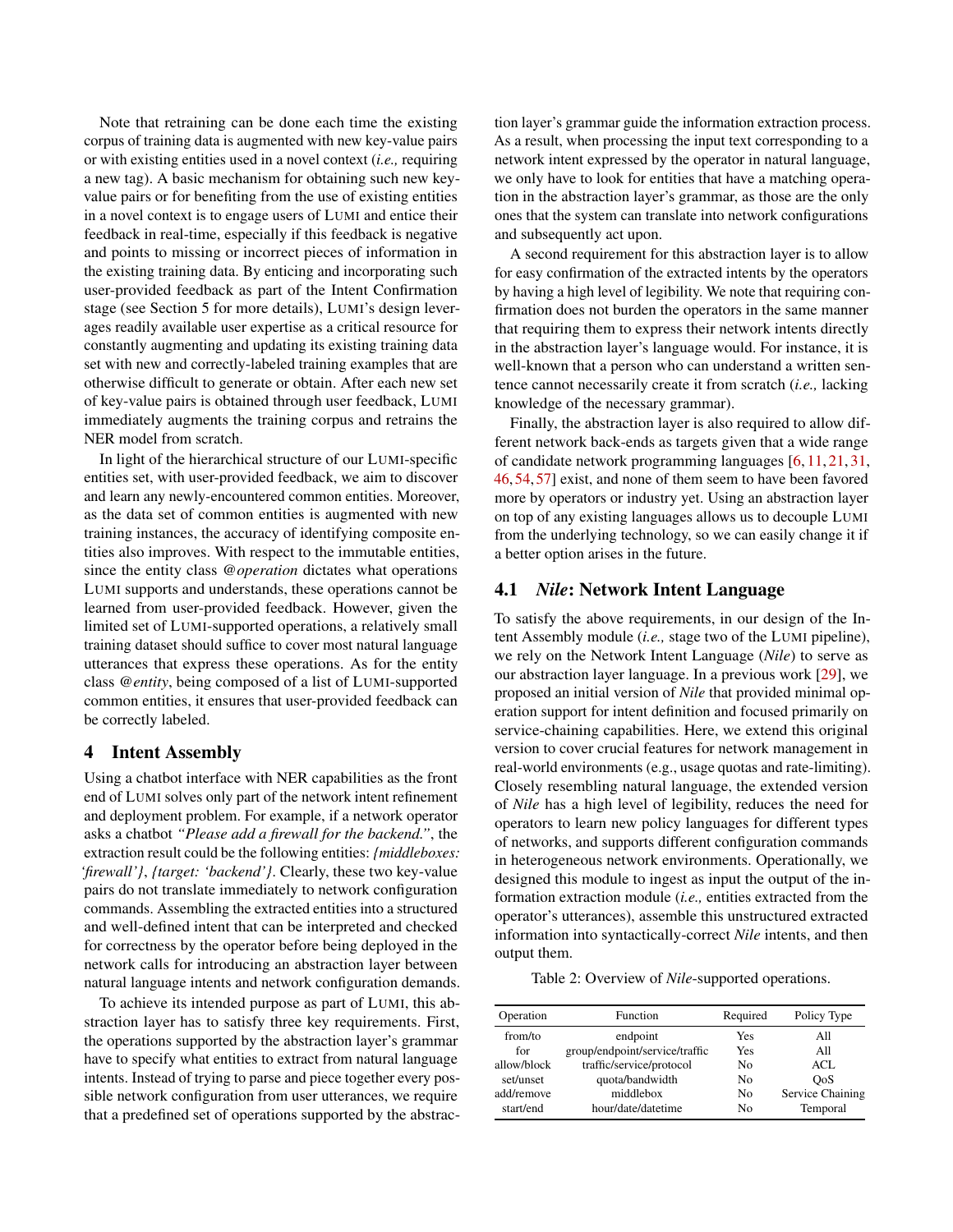Table [2](#page-4-1) shows the main operations supported by our extended version of *Nile*, and the full grammar of *Nile* is made available in LUMI's website [\[39\]](#page-13-4). Some of the operations have opposites (*e.g.,* allow/block) to undo previously deployed intents and enable capturing incremental behaviors stated by the operators. Some operations in a *Nile* intent are mandatory, such as **from/to** or **for**. More specifically, an operator cannot write an intent in *Nile* without stating a clear target (using for) or an origin and a destination (using from/to) when the direction of the specified traffic flow matters.

To enforce the correct syntax of the assembled intent, we leverage the *Nile* grammar to guarantee that the intent contains the required information for correct deployment. If the grammar enforcement fails due to the lack of information, the system prompts the operator via the chatbot interface to provide the missing information. Assume, for example, that the operator's original intent stated *"Please add a firewall."*, without providing the target of the intent. Since specifying a target is required according to the *Nile* grammar, the module will not attempt to construct a Nile program but will instead interact with the operator to obtain the missing information.

# 4.2 *Nile* Intents: An Example

With *Nile*, we can express complex intents intuitively. For example, an input like "*Add firewall and intrusion detection from the gateway to the backend for client B with at least 100mbps of bandwidth, and allow HTTPS only*" is translated to the *Nile* intent shown in Listing [1.](#page-5-1) The group function is used as a high-level abstraction for clients, groups of IP addresses, VLANs, or any other aggregating capacity in lowlevel network configurations. Note that the IDs provided by the operator must be resolved during the compilation process, as they represent information specific to each network. This feature of the language enhances its flexibility for designing intents and serving as an abstraction layer. The example illustrates how *Nile* provides a high-level abstraction for structured intents and suggests that the grammar for *Nile* is expressive enough to represent many real-world network intents.

```
define intent qosIntent:
from endpoint ('gateway')
\text{to} \quad \text{endpoint}(\text{'database'})for group('B')add middlebox('firewall'), middlebox('ids')
set bandwidth ('min', '100', 'mbps')
allow traffic ('https')
```
Listing 1: *Nile* intent example.

### <span id="page-5-0"></span>5 Intent Confirmation (Feedback)

The major challenge with using natural language to operate networks (*e.g.,* as part of IBN) is that the method is inherently ambiguous. There are many different forms in which an operator can express the same intent in different network environments in natural language. Despite recent advances, natural language processing is prone to producing false positives or false negatives, resulting in incorrect entity tagging, leading to deploying incorrect network configuration commands. However, to be of practical use, network configurations are required to be unquestionably unambiguous and correct-by-construction.

One approach to address this challenge is to create an extensive dataset with training phrases and entities. However, it is unrealistic to expect that such a dataset will cover every possible English language (or any other language for that matter) example of phrase construction with domain-specific entities. Operators are free to use terms or expressions that the system has never encountered in the past. However, without proper safeguards, any such new phrase will likely result in misconfigurations of the network. An alternative approach to implementing a reliable intent deployment process is through "learning from the operator." Here, the basic idea is to leverage the operators' existing knowledge by requesting their feedback on the information extracted from natural language intents. Then, in the case of negative feedback, it is critical to engage with the operators to identify missing or incorrect pieces, include this such acquired new knowledge as additional phrases or entities in the original training dataset, and retrain the original learning model.

Our solution to deal with the ambiguity inherent in using natural language to express network intents follows the learning approach and leverages the chatbot interface implemented as part of our first module. In particular, in designing the intent confirmation module for realizing stage three of the four-stage LUMI pipeline, we require the output of the intent assembly module (*i.e.,* syntactically-correct *Nile* intents) to be confirmed by the operator. When presented with assembled intents that result in false positives or negatives, the operator is asked to provide feedback that we subsequently use to augment the original training dataset with new labeled data; that is, LUMI is capable of learning new constructs over time, gradually reducing the chances of making mistakes. While this interaction may slow down initial intent deployments until LUMI adapts to the operator's usage domain, it is essential to guarantee reliable intent refinement and deployment.

Extracting pertinent information from user feedback also requires identifying specific entities in the user text, similarly to extracting entities from an input network intent. To this end, LUMI uses the same NER model for both tasks, relying primarily on the immutable *@entity* for extracting which entity class is being augmented and what value is being added. Relying on the same NER model also requires us to train the model to identify and extract entities in the received user feedback. However, since we limit LUMI's interactions with the user to answering simple questions, processing user feedback does not require a large set of training samples.

To reduce an operator's need for technical knowledge during this intent confirmation stage, we opted for supporting feedback interactions that induce the operator to provide the information that LUMI needs (*i.e.,* offering suggestions and asking complementary questions). Also, to provide operators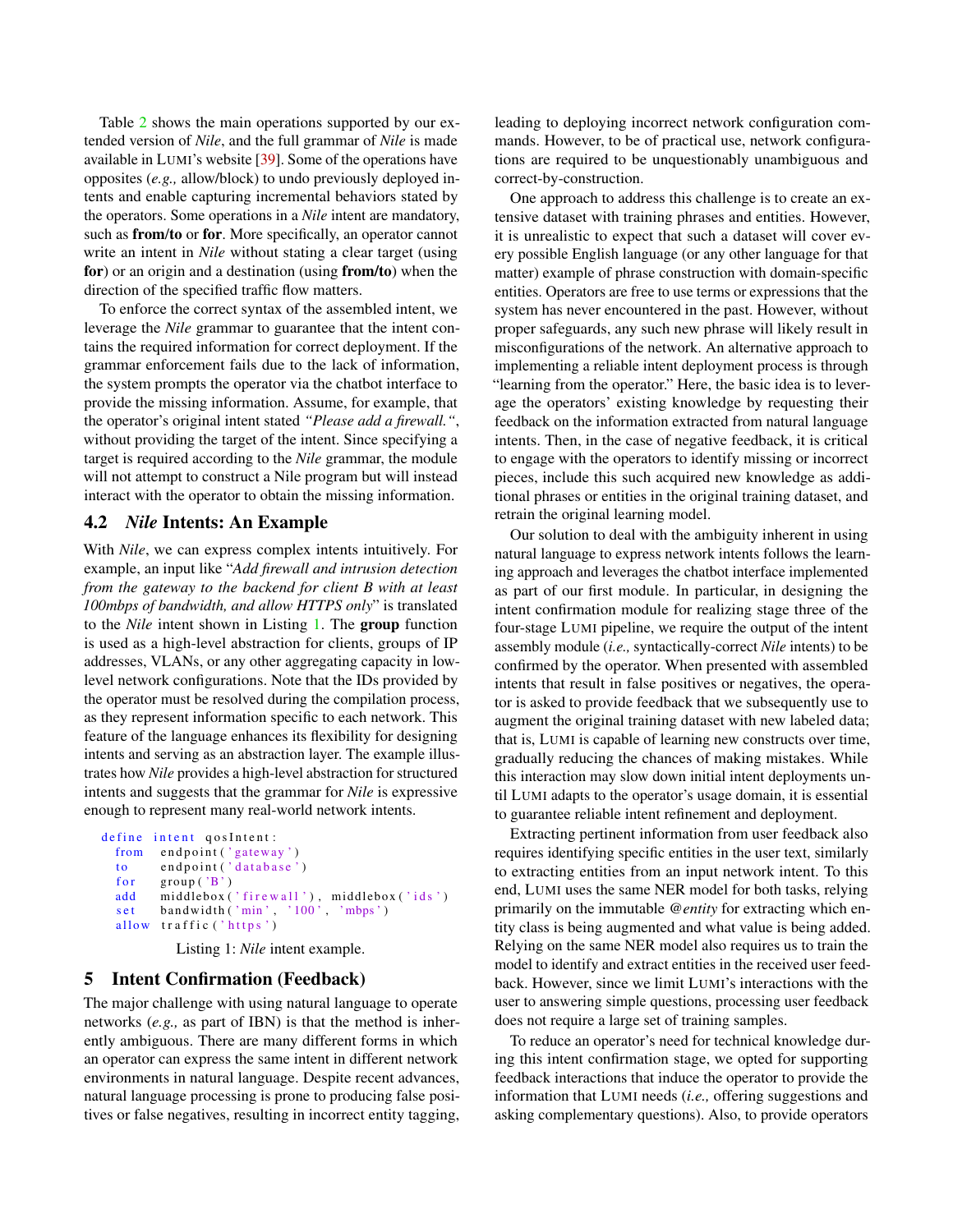with more flexibility and not insist that they have to use specific keywords, this module compares the entities and values provided by the operators with synonyms already in the training dataset. Figure [3](#page-6-2) illustrates a case where, due to a lack of training, LUMI misses an entity in the input text, and the confirmation mechanism lets operators easily catch this mistake and provide the necessary feedback for LUMI to learn. Also, note that our design of this module is conservative in the sense that operator feedback is requested for each assembled intent, irrespective of the level of confidence that LUMI has concerning its accuracy.

<span id="page-6-2"></span>

Figure 3: LUMI's feedback mechanism in action.

#### <span id="page-6-0"></span>6 Intent Deployment

The fourth and last stage of LUMI compiles the operatorconfirmed *Nile* intents into code that can be deployed on the appropriate network devices and executes the original network intent expressed by the operator in natural language. Fortunately, the abstraction layer provided by *Nile* enables compilations to a number of different existing network configurations, including other policy abstractions languages such as *Merlin* [\[57\]](#page-14-3), *OpenConfig* [\[48\]](#page-14-9), *Janus* [\[2\]](#page-12-9), *PGA* [\[51\]](#page-14-10), and *Kinetic* [\[31\]](#page-13-10).

For our design of LUMI's Intent Deployment module, we chose to compile structured *Nile* intents into *Merlin* programs. We picked *Merlin* over other alternative frameworks because of its good fit with *Nile*, the network features it supports, its performance, and the availability of source code. Also, given that none of the existing network programming languages natively supports all features proposed in *Nile*, we opted for the one that had the largest intersection of supported operations. In the process, we mapped each *Nile* feature to a corresponding *Merlin* feature.

Resolving logical handles. Logical handles in *Nile* intents are decoupled from low-level IP addresses, VLAN IDs and IP prefixes, which LUMI now resolves (e.g., dorm  $\rightarrow$ 10.1.2.0/24) using information provided during the bootstrap process. ACLs rules are resolved similarly. Once LUMI

produces *Merlin* programs with resolved identifiers (*i.e.,* VLAN IDs, IPs and prefixes), compilation to corresponding OpenFlow rules is handled by *Merlin*.

Temporal constraints and QoS. As *Merlin* does not support temporal policies, LUMI stores every confirmed *Nile* intent so that it can install or remove device configurations according to times and dates defined by the operator. We achieve quota restrictions (not natively supported by *Merlin*) by relaying all traffic marked with a quota requirement to a traffic-shaping middlebox, taking advantage of *Merlin*'s support for middlebox chaining. Other QoS policies, such as rate-limiting, are already supported in *Merlin*

Middlebox chaining. LUMI focuses on middlebox chaining, i.e., correctly relaying traffic specified in the intents through a specified middlebox. Since the actual configuration of each middlebox is currently done outside of LUMI, LUMI can handle chaining policies associated with *any* middlebox type, virtual or physical, compilation for which is straightforward since *Merlin* natively supports middlebox chaining.

### 7 Implementation

We implemented LUMI's prototype using different tools and libraries for each module of the LUMI-pipeline. For the chatbot interface and NER, we used Google Dialogflow [\[28\]](#page-13-3) because of its conversational interface and multi-platform integration. However, these stages can be easily implemented with other open-source NLP frameworks (*e.g.,* SpaCy [\[26\]](#page-13-12) and Stanford CoreNLP [\[41\]](#page-13-13)) or machine learning toolkits such as Scikit-learn [\[49\]](#page-14-4) and Keras [\[18\]](#page-12-10). We exported the Dialogflow implementation of LUMI as JSON files and uploaded them to GitHub [\[39\]](#page-13-4), so other researchers can build on our work and reproduce our results.

We implemented the WebHook service that Dialogflow calls with the extracted entities in Python. This service builds the *Nile* intents and interacts with the chatbot interface if necessary. We implemented the compilation of *Nile* programs into *Merlin* programs and the deployment of the resulting *Merlin* program as a separate Python RestAPI service that the previous WebHook service calls after the operator confirms that the intent is correct. We developed this module as a separate service so that it can be deployed on a local server with access to the network controller. All the other modules can be deployed on a cloud server. The full implementation of LUMI, comprising over 5,451 lines of Python code and 1,079 lines of JavaScript and HTML, a working demo, and all datasets used in the course of this work are publicly available [\[39\]](#page-13-4).

#### <span id="page-6-1"></span>8 Evaluation

In this section, we first evaluate the accuracy of our Information Extraction module to show that LUMI extracts entities with high precision and learns from operator-provided feedback. We then show that LUMI can quickly compile *Nile* intents into Merlin programs and deploy them. To assess the accuracy of the Information Extraction module, we use the standard metrics Precision, Recall, and F1-score. For the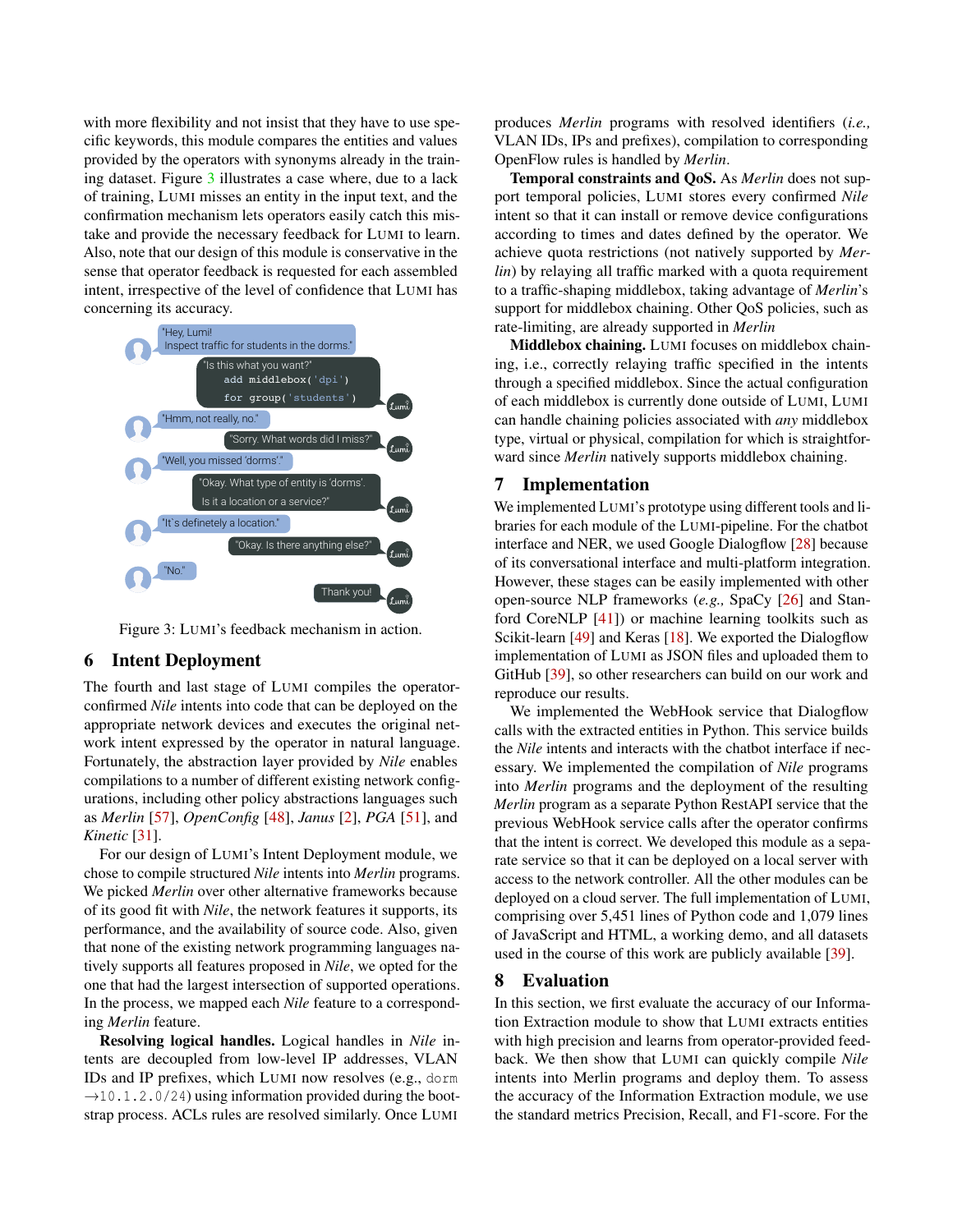evaluation of the Intent Deployment stage, we measure the compilation time for translating *Nile* intents into Merlin statements and their deployment time.

### 8.1 Information Extraction

Evaluating systems like LUMI is challenging because of (i) a general lack of publicly available datasets that are suitable for this problem space (several operators we contacted in industry and academia gave proprietary reasons for not sharing such data), and (ii) difficulties in generating synthetic datasets that reflect the inherent ambiguities of real-world Natural Language Intents (NLIs).

To deal with this problem, we created two hand-annotated datasets for information extraction. The dataset *alpha* is "semi-realistic" in the sense that it is hand-crafted, consisting of 150 examples of network intents that we generated by emulating an actual operator giving commands to LUMI. In contrast, the *campi* dataset consists of real-world intents we obtained by crawling the websites of 50 US universities, manually parsing the publicly available documents that contained policies for operating their campus networks, and finally extracting one-phrase intents from the encountered public policies. From those 50 universities, we were able to extract a total of 50 different network intents. While some universities did not yield any intents, most universities published network policies related to usage quotas, rate-limiting, and ACL, and we were able to express all of them as *Nile* intents. We manually tagged the entities in each of these 200 intents to train and validate our information extraction model.

We used both datasets, separately and combined, to evaluate our NER model, with a 75%-25% training-testing random split. The small size of each dataset precludes us from performing conventional cross-validation. Table [3](#page-7-0) shows the results for the *alpha* dataset, for the *campi* dataset, and for a combination of the two and illustrates the high accuracy of LUMI's information extraction module. Given the way we created the training examples for the *alpha* dataset, the excellent performance in terms of Precision, Recall, and F1-score is reassuring but not surprising. In creating the intent examples, we paid special attention to extracting all the entities defined in LUMI (see Section [3.1\)](#page-2-2) and also creating multiple intents for each entity class.

<span id="page-7-0"></span>Table 3: Information extraction evaluation using the *alpha* and *campi* dataset.

| Dataset         | # of Entries | Precision | Recall         | F1             |
|-----------------|--------------|-----------|----------------|----------------|
| alpha<br>campi  | 150<br>50    | 0.996     | 0.987<br>0.979 | 0.991<br>0.989 |
| $alpha + campi$ | <b>200</b>   | 0.992     | 0.969          | 0.980          |

At the same time, despite the largely unstructured nature and smaller number of intent examples in the *campi* dataset, the results for that dataset confirm the above observation. Even though the example intents in this case were not designed with the NER model in mind, LUMI's performance remains excellent and is essentially insensitive to the differences in how the intent examples were generated. We attribute this success of LUMI at the information extraction stage to both continued advances in using machine learning for natural language processing and the fact that the complete set of LUMI-defined entities is relatively small and at the same time sufficiently expressive.

## 8.2 Intent Confirmation and Feedback

To evaluate the impact of operator-provided feedback on LUMI's ability to learn, we first trained our NER model using 75% of the combined *alpha* and *campi* datasets (*i.e.,* a total of 150 training examples) and then used the remaining 25% of examples (*i.e.,* a total of 50 test entries) as new intents that we presented LUMI in random order. We fed each of the 50 test intents into the NER model for information extraction and evaluated the Precision and Recall on a case-by-case basis. If a new intent generated False Positives or False Negatives, we inserted the intent into NER's existing training dataset, alongside the pre-tagged entities, mimicking the operator's feedback given during the Intent Confirmation stage.

The results for this experiment (Precision, Recall and F1 score) are shown in Figures  $4a$  and  $4b$ . Since each point in the plots represents the Precision/Recall for one specific test sample rather than for the global model, the depicted values fluctuate as test samples are checked one after another. As can be seen, while Precision quickly reaches and then stays at 1.0, the Recall metric dips each time the model encounters an entity or construct it has not yet seen (*i.e.,* resulting in a False Negative). However, as more of these examples become part of NER's training data through the feedback mechanism (and because of re-training of the model after each new example is added), these dips become less frequent. Out of the 50 test intents, only eight resulted in a dip in Recall; that is, were used as feedback. Note, however, that the cases where the model does not identify an entity are precisely the situations where feedback is most informative and enables the model to learn for the benefit of the users.

To assess how often a user has to rely on the feedback mechanism, we repeated our experiment 30 times, each time with a different 75-25 traininig-testing split. The resulting mean values for Precision and Recall are shown in Figures [4c](#page-8-1) and [4d,](#page-8-1) with corresponding 95% confidence intervals. As expected, over the 30 repetitions, both Precision and Recall remain close to 0.99, with very small fluctuations. And just as in the previous experiment, whenever there is a significant variation in Precision or Recall (*i.e.,* large confidence intervals), we added that particular intent example to NER's latest training dataset and retrained the model. We attribute the fact that about 20% of the test examples were used as feedback to the small size of our training dataset, but argue that having only this many feedbacks is a positive outcome.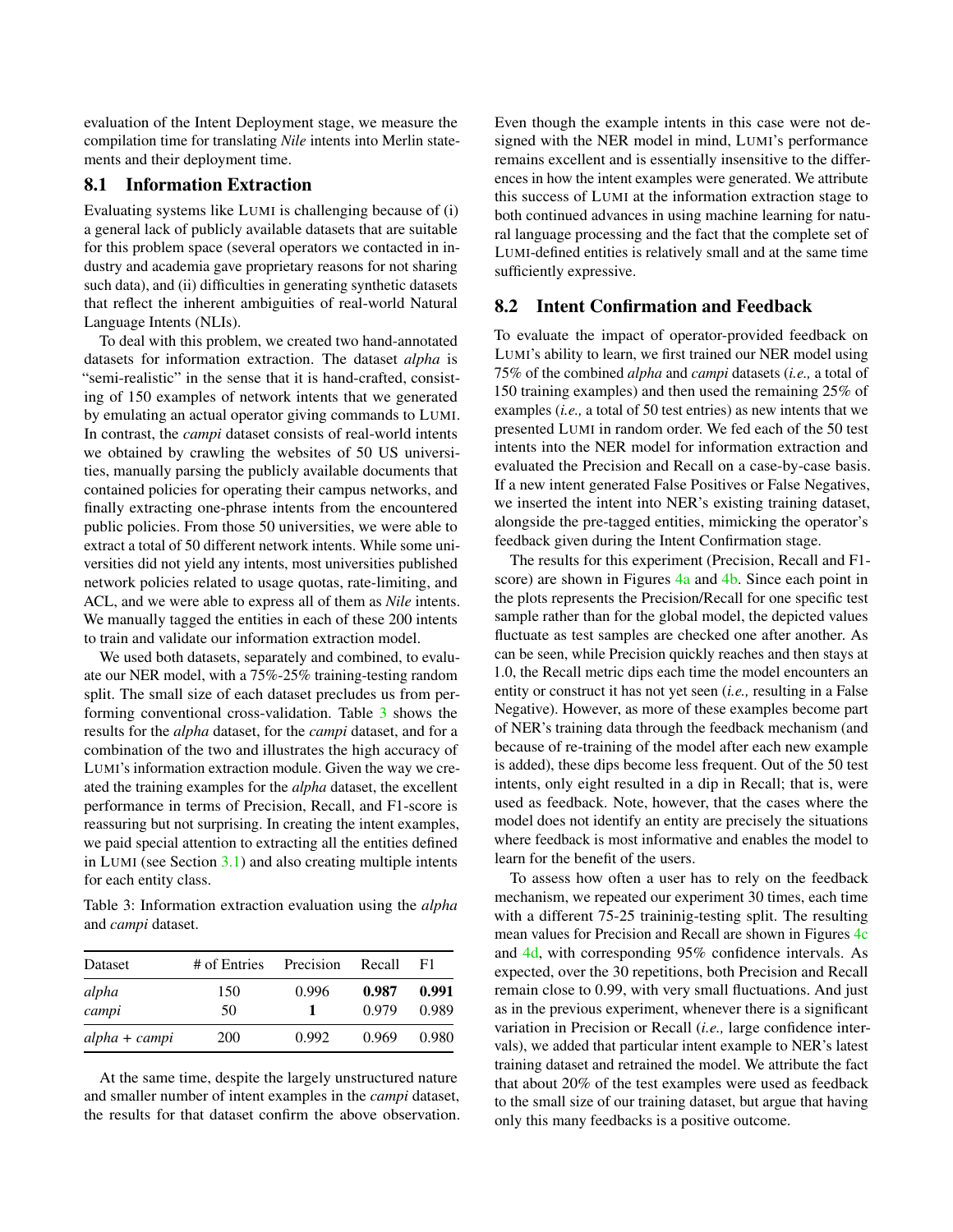<span id="page-8-1"></span>

Figure 4: Feedback impact on information extraction.

### 8.3 Intent Deployment

To evaluate the deployment capabilities of LUMI, we compile and deploy five categories of *Nile* intents, with an increasing level of complexity: middlebox chaining, ACL, QoS, temporal, and intents with mixed operations. The last category of intents mixes *Nile* operations with distinct goals, which we use to evaluate the deployment of more complex intents. We generated a dataset with 30 intents per category, totaling 150 different intents, and measured the mean compilation and deployment time of each category. We ran this experiment on a generic campus network, with approximately 180 network elements. We relied on the Mininet [\[35\]](#page-13-14) emulator to perform the experiments. The results are given in Table [4.](#page-8-2) While deployment time necessarily depends on the network environment, in our setting, we consistently measured sub-second combined compilation and deployment times.

<span id="page-8-2"></span>Table 4: Compilation and deployment time for five categories of *Nile* intents.

| Intent Type        |       | Compilation Time (ms) Deployment Time (ms) |
|--------------------|-------|--------------------------------------------|
| Middlebox chaining | 4.402 | 110                                        |
| ACL                | 3.115 | 112                                        |
| <b>OoS</b>         | 3.113 | 136                                        |
| Temporal           | 4.504 | 111                                        |
| Mixed              | 4.621 | 1030                                       |

### <span id="page-8-0"></span>9 User Study

To evaluate LUMI's ability to work in a real-world environment rather than with curated datasets of intents, we designed and carried out a small-scale user study. Specifically, we wanted to assess three critical aspects of our system: *(i)* How well does the information extraction process work with actual humans describing their intents in different forms and phrasings? *(ii)* How often is it necessary for operators to provide feedback for LUMI while using the system? and *(iii)* Com-

pared to existing alternative methods, what is the perceived value of a system like LUMI that leverages natural language for real-time network management?

In this section, we describe the experiments we conducted, the participants' profiles, and the obtained results. We set up the user study as an online experiment that users could access and participate in anonymously. To select participants for the user study from different technical backgrounds and still keep their anonymity, we distributed a link to the online user study in mailing lists of both networking research groups and campus network operators. According to the guidelines of our affiliated institution, due to the fully anonymous nature of the experiment, no IRB approval was required to conduct this study, so this work does not raise any ethical issues.

### 9.1 Methodology

Participating users were asked to fill out a pre-questionnaire (*e.g.,* level of expertise, degree of familiarity with policy deployment, and use of chatbot-like interfaces) and then take on the role of a campus network operator by performing five specific network management tasks using LUMI. Based on the information these users provided in their pre-questionnaire, we had participants from three different continents: the Americas (88.5%), Europe (7.7%), and Asia (3.8%).

Each of the tasks required the user to enforce a specific type of network policy: *(i)* reroute traffic from the internet to an inspection middlebox; *(ii)* limit the bandwidth of guest users using torrent applications; *(iii)* establish a data usage quota for students in the university dorms; *(iv)* block a specific website for students in the labs, and *(v)* add a daily temporal bandwidth throttle to the server racks from 4pm to 7pm. Every interaction users had with LUMI was logged to a database for post-analysis.

After finishing the tasks, users were asked to complete a post-questionnaire (*e.g.,* number of completed tasks, the perceived value of LUMI, and comments on its usability). The complete set of management tasks presented to the users and all the results are available on the LUMI's website. Out of the 30 participants, four did not complete the online questionnaires and were excluded from the study, leaving a total of 26 subjects. Figure [5](#page-8-3) shows a breakdown of the user profiles by type of job, level of experience with network management, and familiarity with chatbot-like interfaces.

<span id="page-8-3"></span>

## 9.2 Information Extraction and Feedback

To assess the accuracy of our Information Extraction module, we use the number of tasks each participant concluded. For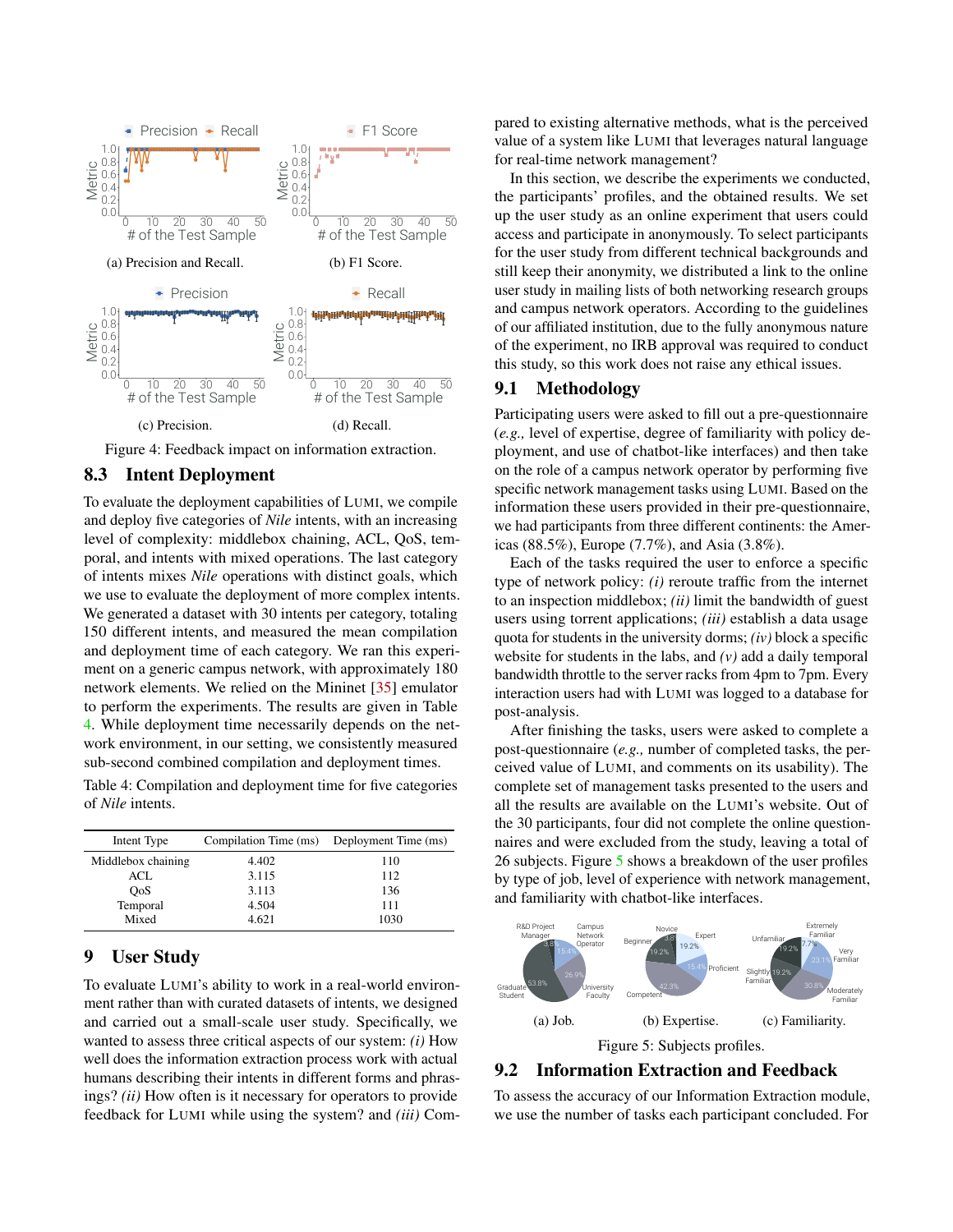completing any given task, a specific set of labeled entities was required to build the correct *Nile* intent. Hence, each user's number of completed tasks reflects how accurately LUMI identified the entities in the input texts. The results in the left part of Figure [6](#page-9-0) show that most users completed either 5/5 or 4/5 tasks. Some examples of successful intents for each task can be found on LUMI's website [\[39\]](#page-13-4). An analysis of the users' interactions with the system revealed that LUMI had trouble understanding temporal behavior (*e.g.,* "from 4pm to 7pm"), likely due to a lack of such training examples. This issue prevented some users from completing all five tasks. One user could not complete any task, reportedly because of an outage in the cloud provider infrastructure used to host LUMI.

<span id="page-9-0"></span>



(b) User Intents by status.

Figure 6: LUMI information extraction and feedback.

To evaluate the value of LUMI's feedback mechanism as part of the Intent Confirmation module, we considered all intents that the 26 users generated and checked how many were confirmed and how many were rejected. If an intent was rejected, the user could provide feedback to correct it, thus improving LUMI. Such a corrected intent could then once again be accepted or rejected by the user. The right-hand side of Figure [6](#page-9-0) gives the breakdown of the intents and shows that, most of the time, LUMI correctly interpreted the users' intents; in the few times feedback was needed, LUMI was able to correct and learn more often than not. This result is encouraging given the somewhat limited amount of data with which LUMI was trained.

On further analysis of the interactions that users had with LUMI, we observed that the feedback mechanism worked as expected in cases where the participants used a different or unusual phrasing of their intents. For instance, one user expressed the intent for task 3 in an unstructured manner, as "*student quota dorms 10GB week*", in which LUMI was not able to recognize the word "*dorms*" as a *@location* entity. However, the user then provided feedback that was successful in correcting the original *Nile* intent.

One concrete example where the feedback was unsuccessful happened in task 3, with a user that typed the intent "*Lumi, limit students to 10GB maximum download per week in dorms*". Lumi was only trained to recognize phrases of the form "10GB per week", and the additional text in between resulted in Lumi being unable to recognize the user's phrase. When asked what information LUMI had missed, the user provided feedback indicating that "10gb/wk" was an entity class and "Gb per week" was the value, instead of labeling

"Gb per week" as a *@qos\_unit* entity. We note that Lumi is an initial prototype, and such cases can be avoided in the future by improving the clarity of suggestions LUMI makes to the user, and by including sanity checks on user inputs.

# 9.3 Users Reactions and Usability

In the post-questionnaire, we asked the users to comment on LUMI's usability and overall merit by answering three questions: (i) How easy was it to use LUMI to configure the network? (ii) Compared to traditional policy configuration, how much better or worse was using LUMI instead? and (iii) Would they rather use LUMI to enforce policies or conventional network configuration commands. Figures [7,](#page-9-1) [8](#page-10-1) and [9](#page-10-2) summarize the users' responses, broken down by expertise in network management. The results show that the participants' overall reaction to LUMI was very positive, with most of them stating that they would either use LUMI exclusively or, depending on the tasks, in conjunction with configuration commands. Note that the expert users who identified themselves as campus network operators all had a positive reaction to LUMI. Overall, among all different levels of expertise, 88.5% of participants stated they would rather use LUMI exclusively or in conjunction with configuration commands.

We also asked participants to provide insights they had that could help us improve the implementation and design of LUMI. One important feedback we received was the lack of support for querying the network state. For example, one participant stated:

### "*Many network management tasks are about monitoring something or figuring out what's happening, not just installing a new policy...*"

While LUMI was not designed with this goal in mind, we do not foresee any major NLP challenge to incorporate such features into it, as the entity set could be extended to cover this use case. Acquiring the state information from the network requires further investigation, but Lumi's modular design makes it simpler to plug in a new module or an existing one [\[13\]](#page-12-3) to query the network devices. This would enable LUMI to "understand" changes made through other tools, as LUMI will likely co-exist with different management applications in real deployments. Overall, the feedback received from participants was positive and highlighted the promise and value of LUMI.

<span id="page-9-1"></span>

Figure 7: User reaction to LUMI's usability, by expertise on network management.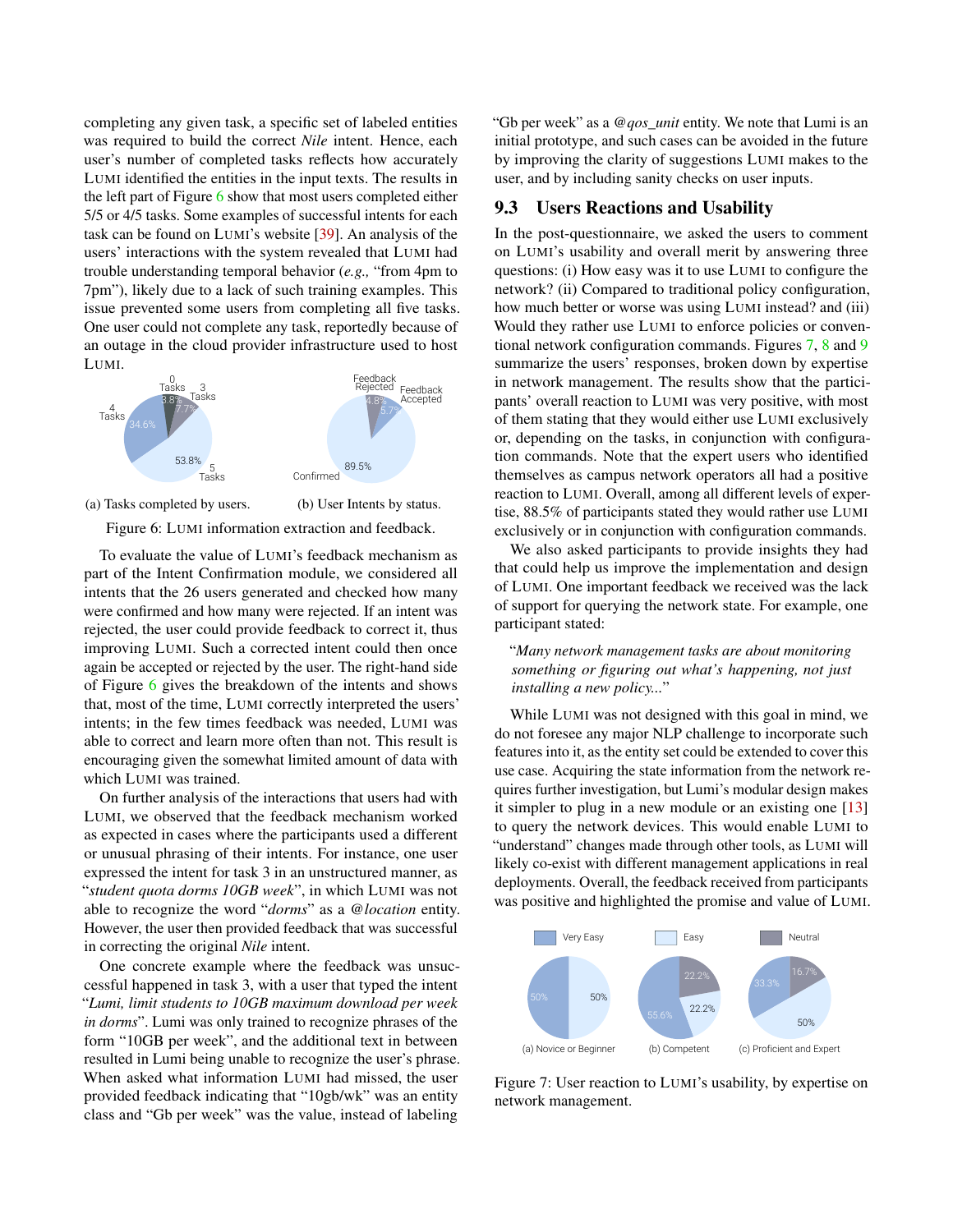<span id="page-10-1"></span>

Figure 8: User reaction to LUMI's when compared to traditional network configuration, by expertise on network management.

<span id="page-10-2"></span>

Figure 9: User reaction to LUMI's when compared to traditional network configuration, by expertise on networking.

# <span id="page-10-0"></span>10 Ongoing Work and Open Problems

While we consider LUMI to be a promising and necessary step towards fully realizing IBN, several challenges remain and are part of our ongoing work.

## 10.1 Ambiguities in natural language policies

NLP policies have the potential for ambiguities. In exploring this issue further, we extracted pairs of intents from our *campi* dataset and generated 213 pairs in all. Furthermore, we adapted existing NLP efforts on contradiction detection in general text [\[24,](#page-13-15) [37,](#page-13-16) [40,](#page-13-17) [42,](#page-13-18) [53,](#page-14-11) [55,](#page-14-12) [60\]](#page-14-13) by developing a Random Forest Classifier trained to classify pairs of network intents based on contradiction indicators (features) found between the two input intents. The classifier flagged 9 cases with potential contradictions.

Manual inspection of all 213 intent pairs indicated that most of these cases were benign. They typically corresponded to cases where universities expressed policies that depended on a user's total traffic usage over different time periods (e.g., a 10 GB weekly limit vs a 5 GB daily limit). In these cases, the two policies could be applied in any order with no negative consequences. One interesting case, however, was a campus that expressed two different policies at different locations on their website. The first policy indicated H323 video conferencing was allowed by the University firewall, while the second indicated MSN audio and video communications were not allowed. This is a case where the relative precedence between the two policies impacts their joint effect.

Part of our ongoing work is to combine LUMI with formal methods to help detect ambiguities that are potentially of concern. Specifically, translating NLP policies into LUMI intents enables the use of automated methods that can check whether the impact of applying two policies is sensitive to their relative ordering, but also provides opportunities to use methods for detecting policy conflicts [\[2,](#page-12-9) [51\]](#page-14-10).

# 10.2 Deploying Lumi in a production network

The initial design of LUMI was aimed at solving management problems that arise in a Campus network environment. We have been engaged in discussions with operators of our campus network regarding validating LUMI in production. Below, we discuss some of the issues raised by the operators and outline challenges and potential solutions.

Co-existing with current technologies. Most campus networks consist of legacy network equipment from multiple vendors with vendor-specific configuration interfaces. Getting LUMI "production-ready" requires developing a *Nile* compiler that can accommodate this diversity in legacy devices. Since the *Nile* abstraction offers isolation from the system's interface and minimizes the need for changes in the early stages of the LUMI pipeline, it is well-suited for Open-Config [\[48\]](#page-14-9), a vendor-neutral model for network management that is supported by an increasing number of devices.

Extending LUMI for other use-cases. While we have focused on Campus networks, deploying LUMI in other environments may require extending its feature set. For example, unlike the Campus networks we have access to, multi-tenant data-center networks may use VXLANs or NVGRE as solutions to scalably share network infrastructure between tenants. However, LUMI is easily extended to support such features, and we illustrate the four generic steps required for such extension with the VXLAN example. In a first step, one must decide the abstraction level in which LUMI should handle natural language text. Consistent with LUMI's design philosophy, for VXLAN support, a high-level intent could be *"Block incoming traffic for tenant A"*, where *"tenant A"* refers to a specific VXLAN Network Identifier (VNI). Next, LUMI's training dataset has to be augmented appropriately, the *Nile* language must be extended with new keywords (e.g., a tenant  $('A')$ ) operator for the VXLAN example), and the *Nile* compiler has to be instrumented to handle the new set of configurations. In the case of VXLAN, similarly to VLANs, tenants names must be mapped to VNIs. Lastly, since OpenFlow switches support VXLANs, all that is needed is to extend *Merlin* to allow matching traffic based on VNI for each tenant.

Creating sandbox environments. Migrating LUMI to production requires that operators have trust in LUMI. Based on our discussions with operators, a mirrored sandbox environment [\[3\]](#page-12-11) could be a good starting point.

# 10.3 How to verify if Lumi is correct?

We discuss potential sources of errors in each stage of the LUMI pipeline and possible solution approaches.

Translating human language to *Nile* intents. Information extraction from natural language is inherently prone to errors. LUMI alleviates this problem by asking operators for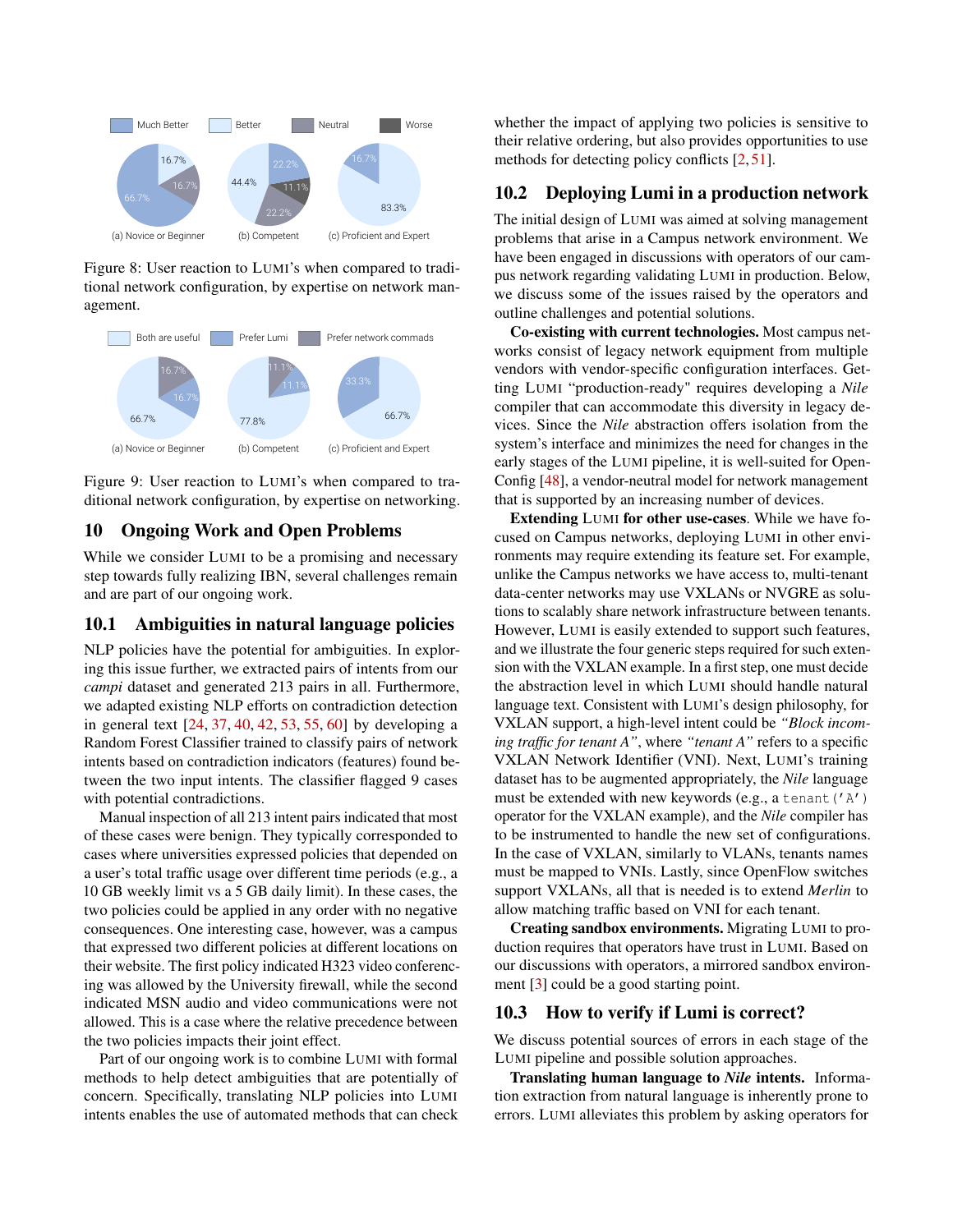feedback and using their responses to check if the extracted information was correct. Over the longer term, we plan to leverage ongoing ML research efforts that focus on making ML models more robust and secure so they can be deployed in security- and safety-critical settings such as production network environments [\[9,](#page-12-12) [27\]](#page-13-19).

Compiling *Nile* intents. Recent works on formal network verification [\[1,](#page-12-13) [10,](#page-12-14) [50\]](#page-14-14) provide sub-second verification of waypointing, reachability, and isolation properties and are well suited for verifying configurations generated by LUMIcompiled intents. LUMI supports time-constrained intent deployment as well as QoS features. Despite recent work on verifying such properties (e.g., [\[31,](#page-13-10) [58\]](#page-14-15)), more advances may be needed in the area, including the possible adaption of existing verification techniques to a LUMI-specific setting.

Post-deployment behavior monitoring. Ultimately, we envision the LUMI pipeline shown in Figure [1](#page-1-1) to include a monitoring module for verifying that the deployed configurations respect the intents produced by the refinement process and achieve the objective(s) that the operator expressed (in natural language) in the first place. By monitoring both the traffic and configurations of specific devices affected by a deployed intent, such a module would allow operators to query at any time if the deployed intent produced the desired network behavior [\[22\]](#page-13-20), thereby improving the operators' trust in relying on LUMI. However, deciding which traffic, devices, and properties to monitor will require instrumenting networks with an unprecedented level of control that is currently only possible by leveraging the latest programmable data plane technologies [\[8,](#page-12-15) [23\]](#page-13-21). At the same time, the development of such a module can be viewed as a first step towards realizing the vision of self-driving networks [\[12,](#page-12-16) [19,](#page-12-17) [45\]](#page-14-16).

#### 11 Related Work

Natural language in networking. Very few prior works use natural language to interact with the network. In [\[13\]](#page-12-3), the authors present *Net2Text*, a system that allows network operators to query network-wide forwarding behaviors using natural language, but it does not allow operators to configure the network. Alsudais *et al.* [\[4\]](#page-12-2) proposes using natural language to deploy network intents. It uses the Stanford CoreNLP Partsof-Speech (POS) Tagger [\[61\]](#page-14-17) to parse and structure the input text but does not cover NLP aspects relevant to LUMI such as intent confirmation for user feedback and learning over time.

Network programming languages. Recent works on IBN feature several intent languages, frameworks, and compilers to efficiently deploy intents in network devices and middleboxes [\[2,](#page-12-9) [6,](#page-12-6) [21,](#page-12-8) [31,](#page-13-10) [51,](#page-14-10) [54,](#page-14-8) [57,](#page-14-3) [59\]](#page-14-18). At the same time, Cocoon [\[54\]](#page-14-8) introduces a framework to guarantee the correctness of SDN programs that resembles our approach, but it uses first-order logic. With LUMI, we examine the use of machine learning to convert natural language intents into lower-level configurations without the need for using a specific programming language.

Natural language processing. Information extraction has been addressed with different methods and techniques, including *(i)* only CRF models [\[20\]](#page-12-18); *(ii)* character-level embeddings instead of whole words [\[34\]](#page-13-6), and *(iii)* rule-based approaches [\[15\]](#page-12-19). Yet, recent studies [\[63\]](#page-14-6) show the benefits of the approach considered as part of LUMI. To our knowledge, the problem of using natural language for management tasks has not received much attention in the networking domain.

IBN. INSpIRE [\[56\]](#page-14-19) focuses on intents related to security middleboxes and uses a refinement process to determine which middleboxes should compose a service chain to fulfill an intent. Cheminod et al. [\[14\]](#page-12-20) propose an automatic process for refining, deploying, and enforcing ACL policies that use set notation for policy specification. PGA [\[51\]](#page-14-10) applies a graph-based abstraction to compose high-level policies and deploy them in SDN networks. Janus [\[2\]](#page-12-9) extends PGA to support policies with QoS requirements, mobility, and temporal dynamics. However, these proposals differ from LUMI as they are not concerned with using natural language or obtaining feedback from the network operator.

#### 12 Conclusions

In this paper, we propose LUMI, a novel end-to-end intent refinement and deployment system that allows operators to express their intents in natural language and then check and confirm the intents before deploying them in the network. By demonstrating that LUMI can successfully deal with a wide range of network policies, this paper represents a promising step towards realizing the vision of intent-based networking with natural language. Still, much work remains. For example, while our design choices for LUMI's different modules resulted in a working prototype, other features might be necessary for a production-ready version of the system. However, LUMI's modular design can readily accommodate such improvements. Also, since LUMI in its current form is mainly intended for use in campus networks, supporting other environments (*e.g.,* home or enterprise networks) will most likely require that the set of *Nile* operations and functions (and in turn the set of LUMI entities) be judiciously extended.

#### Acknowledgments

We thank our shepherd Costin Raiciu and the anonymous reviewers for their valuable feedback. We thank Jennifer Rexford, Hyojoon Kim, Shir Landau-Feibish, and Ross Teixeira for their feedback on earlier drafts of this paper. We also thank the anonymous participants of our user study for their contributions and insights. This work was supported in part by the Brazilian National Research and Educational Network (RNP), the Brazilian Federal Agency for Support and Evaluation of Graduate Education (CAPES), the Brazilian National Council for Scientific and Technological Development (CNPq) procs. 423275/2016-0, 312392/2017-6, 142089/2018-4, INCT InterSCity, and FAPESP procs. 2018/23085-5, 2020/05183-0, and 2015/24494-8, and the US National Science Foundation Grant FMitF 1837023.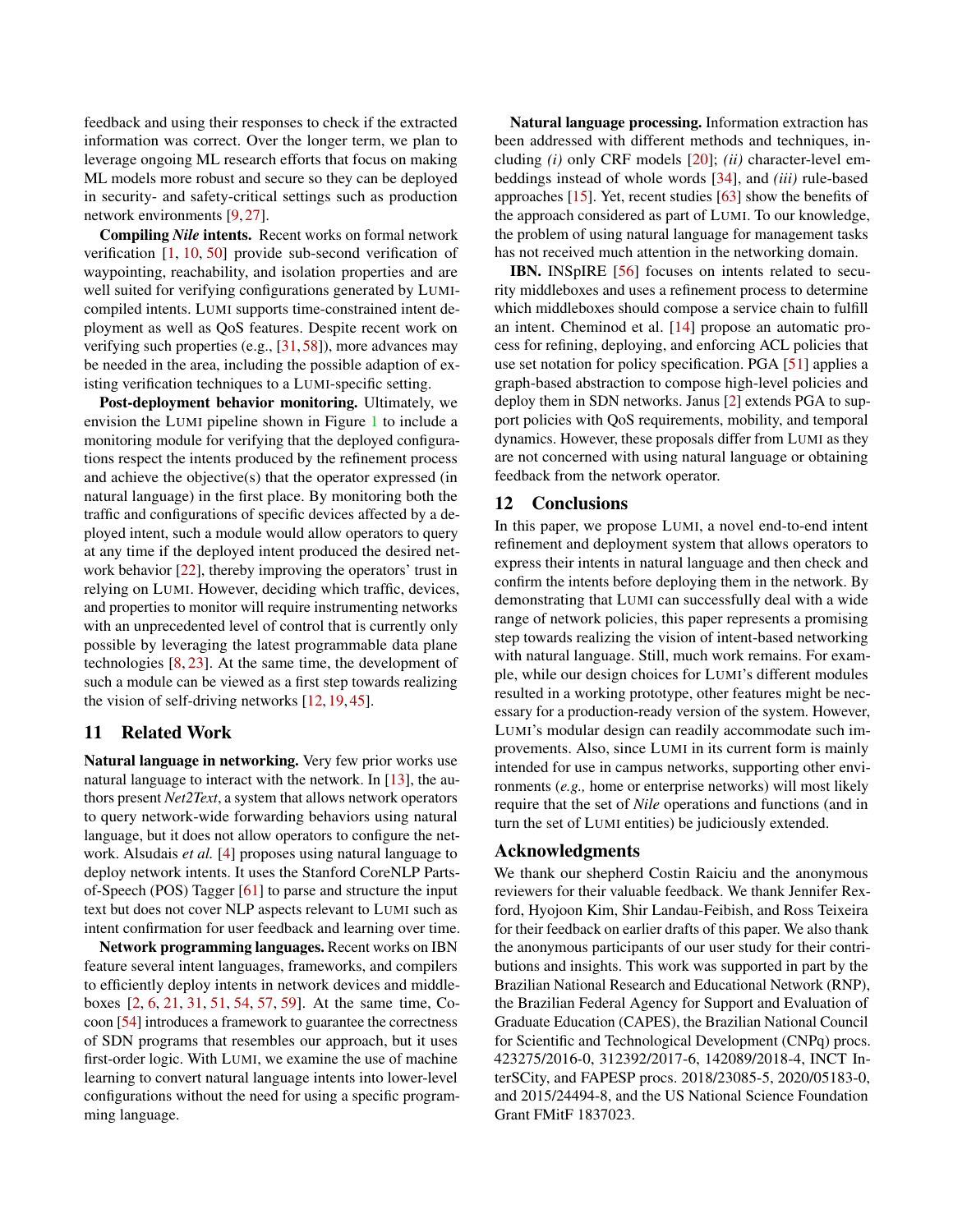# References

- <span id="page-12-13"></span>[1] A. Abhashkumar, A. Gember-Jacobson, and A. Akella. Tiramisu: Fast and General Network Verification. In *17th USENIX Symposium on Networked Systems Design and Implementation*, NSDI '20, Santa Clara, CA, February 2020. USENIX Association.
- <span id="page-12-9"></span>[2] A. Abhashkumar, J. Kang, S. Banerjee, A. Akella, Y. Zhang, and W. Wu. Supporting Diverse Dynamic Intent-based Policies Using Janus. In *Proceedings of the 13th International Conference on Emerging Networking EXperiments and Technologies*, CoNEXT '17, pages 296–309, New York, NY, USA, 2017. ACM.
- <span id="page-12-11"></span>[3] R. Alimi, Y. Wang, and Y. R. Yang. Shadow Configuration as a Network Management Primitive. In *Proceedings of the Annual Conference of the ACM SIGCOMM*, SIGCOMM '08, page 111–122, New York, NY, USA, 2008. ACM.
- <span id="page-12-2"></span>[4] A. Alsudais and E. Keller. Hey network, can you understand me? In *2017 IEEE Conference on Computer Communications Workshops (INFOCOM WKSHPS)*, pages 193–198, May 2017.
- <span id="page-12-4"></span>[5] A. Amokrane, R. Langar, R. Boutaba, and G. Pujolle. Flow-Based Management For Energy Efficient Campus Networks. *IEEE Transactions on Network and Service Management*, 12(4):565–579, December 2015.
- <span id="page-12-6"></span>[6] C. J. Anderson, N. Foster, A. Guha, J. Jeannin, D. Kozen, C. Schlesinger, and D. Walker. NetKAT: Semantic Foundations for Networks. *SIGPLAN Not.*, 49(1):113–126, January 2014.
- <span id="page-12-1"></span>[7] J. Apostolopoulos. Improving Networks with Artificial Intelligence, Oct 2020. [https://blogs.cisco.com/](https://blogs.cisco.com/networking/improving-networks-with-ai) [networking/improving-networks-with-ai](https://blogs.cisco.com/networking/improving-networks-with-ai).
- <span id="page-12-15"></span>[8] R. B. Basat, S. Ramanathan, Y. Li, G. Antichi, M. Yu, and M. Mitzenmacher. PINT: Probabilistic In-Band Network Telemetry. In *Proceedings of the Annual Conference of the ACM SIGCOMM*, SIGCOMM '20, page 662–680, New York, NY, USA, 2020. ACM.
- <span id="page-12-12"></span>[9] O. Bastani, Y. Ioannou, L. Lampropoulos, D. Vytiniotis, A. Nori, and A. Criminisi. Measuring Neural Net Robustness with Constraints. In *Advances in Neural Information Processing Systems*, volume 29. Curran Associates, Inc., 2016.
- <span id="page-12-14"></span>[10] R. Beckett, A. Gupta, R. Mahajan, and D. Walker. A General Approach to Network Configuration Verification. In *Proceedings of the Annual Conference of the ACM SIGCOMM*, SIGCOMM '17, pages 155–168, New York, NY, USA, 2017. ACM.
- <span id="page-12-7"></span>[11] R. Beckett, R. Mahajan, T. Millstein, J. Padhye, and D. Walker. Don't Mind the Gap: Bridging Networkwide Objectives and Device-level Configurations. In *Proceedings of the Annual Conference of the ACM SIG-COMM*, SIGCOMM '16, pages 328–341, New York, NY, USA, 2016. ACM.
- <span id="page-12-16"></span>[12] M. Behringer, M. Pritikin, S. Bjarnason, A. Clemm, B. Carpenter, S. Jiang, and L. Ciavaglia. Autonomic Networking: Definitions and Design Goals. Rfc 7575, RFC Editor, June 2015.
- <span id="page-12-3"></span>[13] R. Birkner, D. Drachsler-Cohen, L. Vanbever, and M. Vechev. Net2Text: Query-Guided Summarization of Network Forwarding Behaviors. In *15th USENIX Symposium on Networked Systems Design and Implementation*, NSDI '18, pages 609–623, Renton, WA, 2018. USENIX Association.
- <span id="page-12-20"></span>[14] M. Cheminod, L. Durante, L. Seno, F. Valenza, and A. Valenzano. A comprehensive approach to the automatic refinement and verification of access control policies. *Computers & Security*, 80:186–199, 2019.
- <span id="page-12-19"></span>[15] L. Chiticariu, M. Danilevsky, Y. Li, F. Reiss, and H. Zhu. SystemT: Declarative Text Understanding for Enterprise. In *Proceedings of the 2018 Conference of the North American Chapter of the ACL: Human Language Technologies, Volume 3*, pages 76–83. ACL, 2018.
- <span id="page-12-5"></span>[16] J. Chiu and E. Nichols. Named Entity Recognition with Bidirectional LSTM-CNNs. *Transactions of the ACL*, 4:357–370, 2016.
- <span id="page-12-0"></span>[17] A. Clemm, L. Ciavaglia, L. Z. Granville, and J. Tantsura. Intent-Based Networking - Concepts and Definitions. Internet-Draft draft-irtf-nmrg-ibn-concepts-definitions-00, Internet Engineering Task Force, December 2019. Work in Progress.
- <span id="page-12-10"></span>[18] F. Chollet et. al. Keras, 2015. [https://github.com/](https://github.com/fchollet/keras) [fchollet/keras](https://github.com/fchollet/keras).
- <span id="page-12-17"></span>[19] N. Feamster and J. Rexford. Why (and How) Networks Should Run Themselves. In *Proceedings of the Applied Networking Research Workshop*, ANRW '18, page 20, New York, NY, USA, 2018. ACM.
- <span id="page-12-18"></span>[20] J. R. Finkel, T. Grenager, and C. Manning. Incorporating Non-local Information into Information Extraction Systems by Gibbs Sampling. In *Proceedings of the 43rd Annual Meeting on ACL*, Acl '05, pages 363–370, Stroudsburg, PA, USA, 2005. ACL.
- <span id="page-12-8"></span>[21] N. Foster, R. Harrison, M. J. Freedman, C. Monsanto, J. Rexford, A. Story, and D. Walker. Frenetic: A Network Programming Language. *SIGPLAN Not.*, 46(9):279–291, September 2011.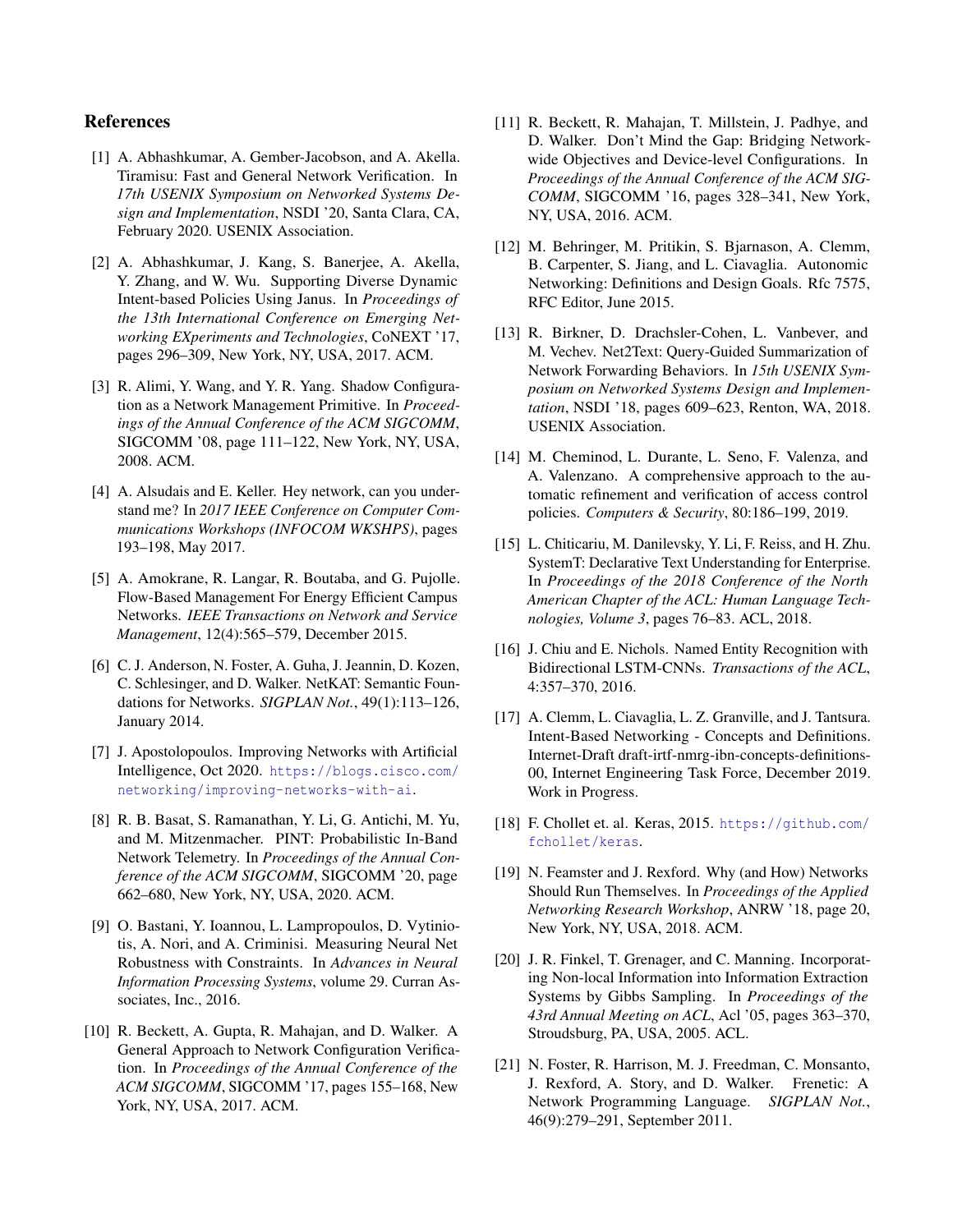- <span id="page-13-20"></span>[22] N. Foster, N. McKeown, J. Rexford, G. Parulkar, L. Peterson, and O. Sunay. Using Deep Programmability to Put Network Owners in Control. *SIGCOMM CCR*, 50(4):82–88, October 2020.
- <span id="page-13-21"></span>[23] A. Gupta, R. Harrison, M. Canini, N. Feamster, J. Rexford, and W. Willinger. Sonata: Query-Driven Streaming Network Telemetry. In *Proceedings of the Annual Conference of the ACM SIGCOMM*, SIGCOMM '18, page 357–371, New York, NY, USA, 2018. ACM.
- <span id="page-13-15"></span>[24] S. M. Harabagiu, A. Hickl, and V. F. Lacatusu. Negation, Contrast and Contradiction in Text Processing. In *AAAI*, 2006.
- <span id="page-13-7"></span>[25] S. Hochreiter and J. Schmidhuber. Long Short-Term Memory. *Neural Comput.*, 9(8):1735–1780, November 1997.
- <span id="page-13-12"></span>[26] M. Honnibal and I. Montani. spaCy 2: Natural language understanding with Bloom embeddings, convolutional neural networks and incremental parsing. *To appear*, 2017.
- <span id="page-13-19"></span>[27] X. Huang, M. Kwiatkowska, S. Wang, and M. Wu. Safety Verification of Deep Neural Networks. In Rupak Majumdar and Viktor Kunčak, editors, Computer *Aided Verification*, pages 3–29, Cham, 2017. Springer International Publishing.
- <span id="page-13-3"></span>[28] Google Inc. Dialogflow, March 2018. [https://](https://dialogflow.com/) [dialogflow.com/](https://dialogflow.com/).
- <span id="page-13-11"></span>[29] A. S. Jacobs, R. J. Pfitscher, R. A. Ferreira, and L. Z. Granville. Refining Network Intents for Self-Driving Networks. In *Proceedings of the Annual Conference of the ACM SIGCOMM Afternoon Workshop on Self-Driving Networks*, SelfDN 2018, pages 15–21, New York, NY, USA, 2018. ACM.
- <span id="page-13-2"></span>[30] D. Jurafsky and J. H. Martin. *Speech and Language Processing*. Prentice Hall PTR, Upper Saddle River, NJ, USA, 3rd edition, 2019.
- <span id="page-13-10"></span>[31] H. Kim, J. Reich, A. Gupta, M. Shahbaz, N. Feamster, and R. Clark. Kinetic: Verifiable Dynamic Network Control. In *12th USENIX Symposium on Networked Systems Design and Implementation*, pages 59–72, Berkeley, CA, USA, 2015. USENIX Association.
- <span id="page-13-0"></span>[32] B. Koley. The Zero Touch Network, 2016. Keynote Speech at the 12th International Conference on Network and Service Management. [https://static.](https://static.googleusercontent.com/media/research.google.com/en//pubs/archive/45687.pdf) [googleusercontent.com/media/research.](https://static.googleusercontent.com/media/research.google.com/en//pubs/archive/45687.pdf) [google.com/en//pubs/archive/45687.pdf](https://static.googleusercontent.com/media/research.google.com/en//pubs/archive/45687.pdf).
- <span id="page-13-9"></span>[33] J. D. Lafferty., A. McCallum, and F. C. N. Pereira. Conditional Random Fields: Probabilistic Models for Segmenting and Labeling Sequence Data. In *Proceedings of*

*the 18th International Conference on Machine Learning*, ICML '01, pages 282–289, San Francisco, CA, USA, 2001. Morgan Kaufmann Publishers Inc.

- <span id="page-13-6"></span>[34] G. Lample, M. Ballesteros, S. Subramanian, K. Kawakami, and C. Dyer. Neural Architectures for Named Entity Recognition. In *Proceedings of the 2016 Conference of the North American Chapter of the ACL: Human Language Technologies*, pages 260–270, San Diego, California, June 2016. ACL.
- <span id="page-13-14"></span>[35] B. Lantz, B. Heller, and N. McKeown. A Network in a Laptop: Rapid Prototyping for Software-defined Networks. In *Proceedings of the 9th ACM SIGCOMM Workshop on Hot Topics in Networks*, Hotnets-IX, pages 19:1–19:6, New York, NY, USA, 2010. ACM.
- <span id="page-13-8"></span>[36] N. Limsopatham and N. Collier. Bidirectional LSTM for Named Entity Recognition in Twitter Messages. In *Proceedings of the 2nd Workshop on Noisy User-generated Text, NUTCOLING 2016, Osaka, Japan, December 11, 2016*, pages 145–152, 2016.
- <span id="page-13-16"></span>[37] V. Lingam, S. Bhuria, M. Nair, D. Gurpreetsingh, A. Goyal, and A. Sureka. Deep learning for conflicting statements detection in text. *PeerJ Preprints*, 6:e26589v1, March 2018.
- <span id="page-13-1"></span>[38] H. H. Liu. The Practice of Network Verification in Alibaba's Global WAN, May 2021. [https://netverify.](https://netverify.fun/the-practice-of-network-verification\-in-alibaba-global-wan/) [fun/the-practice-of-network-verification\](https://netverify.fun/the-practice-of-network-verification\-in-alibaba-global-wan/) [-in-alibaba-global-wan/](https://netverify.fun/the-practice-of-network-verification\-in-alibaba-global-wan/).
- <span id="page-13-4"></span>[39] Lumi. Lumi supplemental material, January 2020. <https://lumichatbot.github.io/>.
- <span id="page-13-17"></span>[40] B. MacCartney, T. Grenager, M. C. de Marneffe, D. Cer, and C. D. Manning. Learning to Recognize Features of Valid Textual Entailments. In *Proceedings of the Main Conference of the North American Chapter of the ACL*, NAACL '06, pages 41–48, Stroudsburg, PA, USA, 2006. ACL.
- <span id="page-13-13"></span>[41] C. D. Manning, M. Surdeanu, J. Bauer, J. Finkel, S. J. Bethard, and D. McClosky. The Stanford CoreNLP Natural Language Processing Toolkit. In *ACL System Demonstrations*, pages 55–60, 2014.
- <span id="page-13-18"></span>[42] M. C. De Marneffe, A. N. Rafferty, and C. D. Manning. Finding contradictions in text. In *Proceedings of the Conference of the ACL*, ACL '08, pages 1039–1047, 2008. cited By 108.
- <span id="page-13-5"></span>[43] M. Marrero, J. Urbano, S. Sánchez-Cuadrado, J. Morato, and J. M. Gómez-Berbís. Named Entity Recognition: Fallacies, Challenges and Opportunities. *Computer Standards & Interfaces*, 35(5):482–489, 2013.